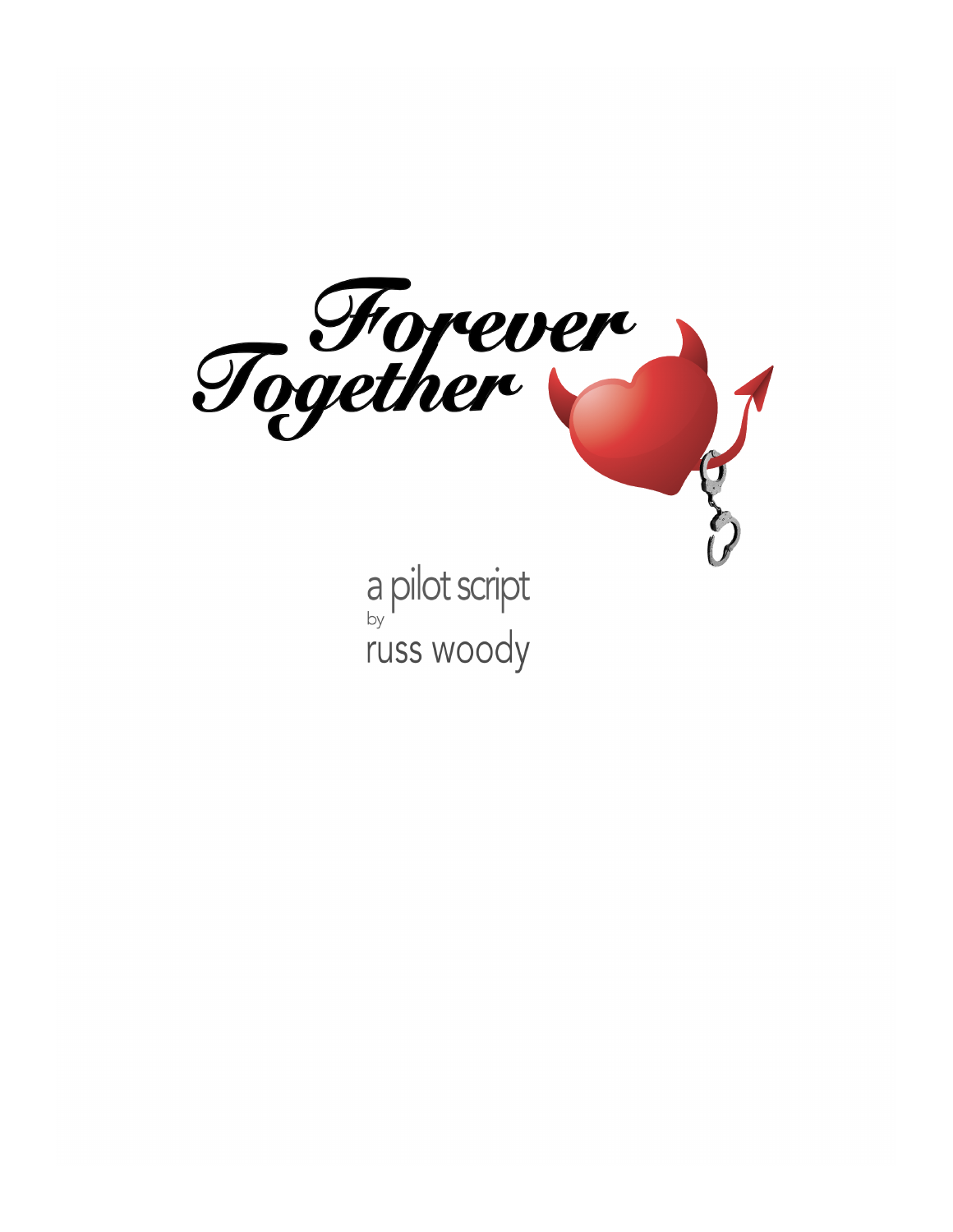## **FOREVER TOGETHER**

# **"Breaking Up is Fucking Hard to Do"**

# **COLD OPEN**

**FADE IN: 010118** 

## **INT. A VERY NICE RESTAURANT - EARLY EVENING**

Trish and Phil are being seated at a table in a posh restaurant somewhere less embarrassing than the valley. Each is given a menu.

> **TRISH** This is lovely, Phil.

PHIL Well, I wanted to take you someplace nice... and public.

**TRISH** It seems kind of soon, but it makes me very happy.

A waiter shows up with two piping hot plates.

WAITER For Madam. The Branzino Filet.

He puts the plate in front of Trish.

WAITER And the gentleman had the salmon.

He puts the other plate in front of Phil.

PHIL Excuse me. We haven't ordered yet.

WAITER Yes, you have.

PHIL

No, we haven't.

WAITER

Yes.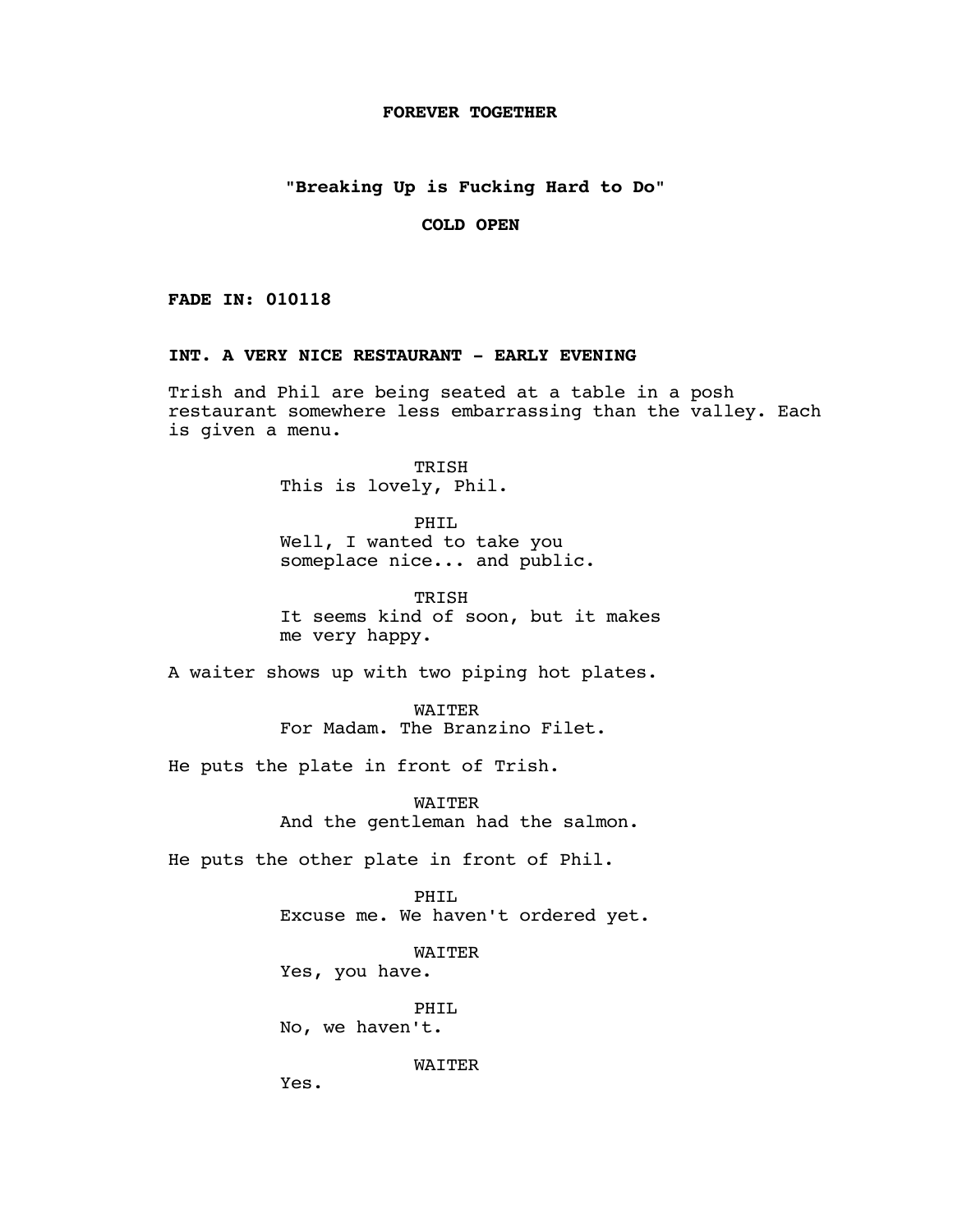PHIL

No.

A beat, the waiter studies the plates, then, quickly picks them up and moves off.

> TRISH Now, you had an important question you wanted to ask me.

> > PHIL

Yes, but it's not really a question.

TRISH

You want to ask me something that's not a question?

PHIL

No, I want to tell you something that's a statement.

TRISH

And you don't want me to answer your "statement"?

PHIL Well, I suppose you can answer, but it's a statement, not a question.

TRISH A statement I can answer, if I want?

PHIL

Okay, yes.

TRISH Well, the answer to your statement, Phil, is a resounding yes, yes!

PHTT.

No, no! Please let me ask the statement -- make the statement.

**TRISH** 

(standing) Hey, everyone! We're getting married!

A round of applause from the other patrons, as Trish sits back down. The waiter returns as Trish sits back down.

> WAITER Now then, what would you like?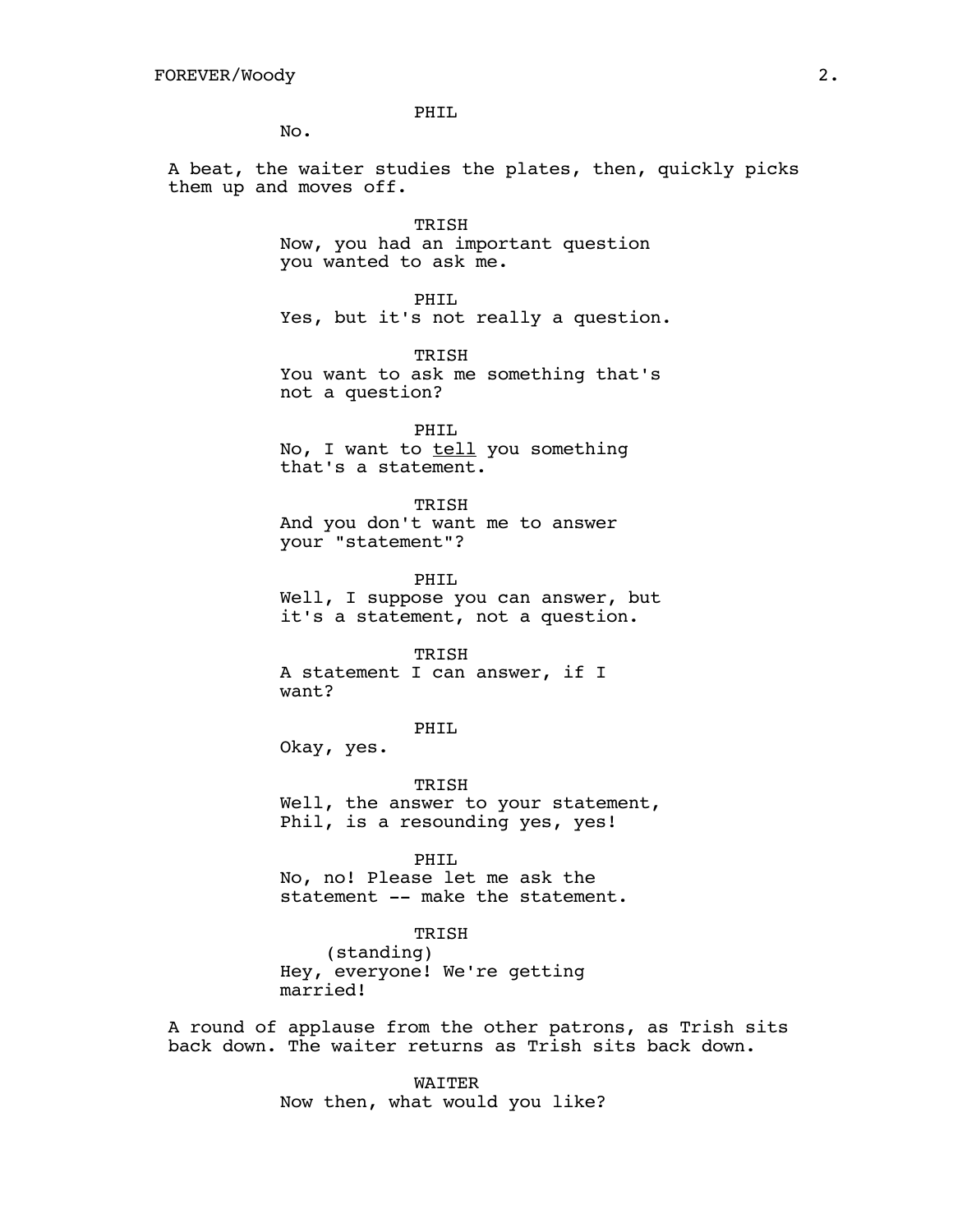PHIL I think I'll have the salmon.

TRISH And I'd like the Branzino Filet.

The waiter mumbles "assholes" and moves off.

PHIL

Okay, Trish, I don't think you're understanding what I'm saying.

TRISH

Oh, I think I am, Phil. I mean, what else could it be?

PHIL

Well, it could be a number of things like: The stock market is up 100 points. Or... Dogs eat grass for their digestive systems. Or... (pointed) ...I think we should break up.

TRISH

The stock market is up 100 points? 'Cause this morning it was down 300. So that's great news. Okay, I've got a question for you.

PHIL Actually, that wasn't what --

TRISH

Would you rather honeymoon right away, or wait until summer?

PHIL Honeymoon, no. No honeymoon.

TRISH

Well, if we're going to get married we've got to have a honeymoon. This is something I'm going to stand firm on. Oh, Phil, you've made me so happy.

She takes his hand. The patrons applaud,

CUT TO:

**MAIN TITLES**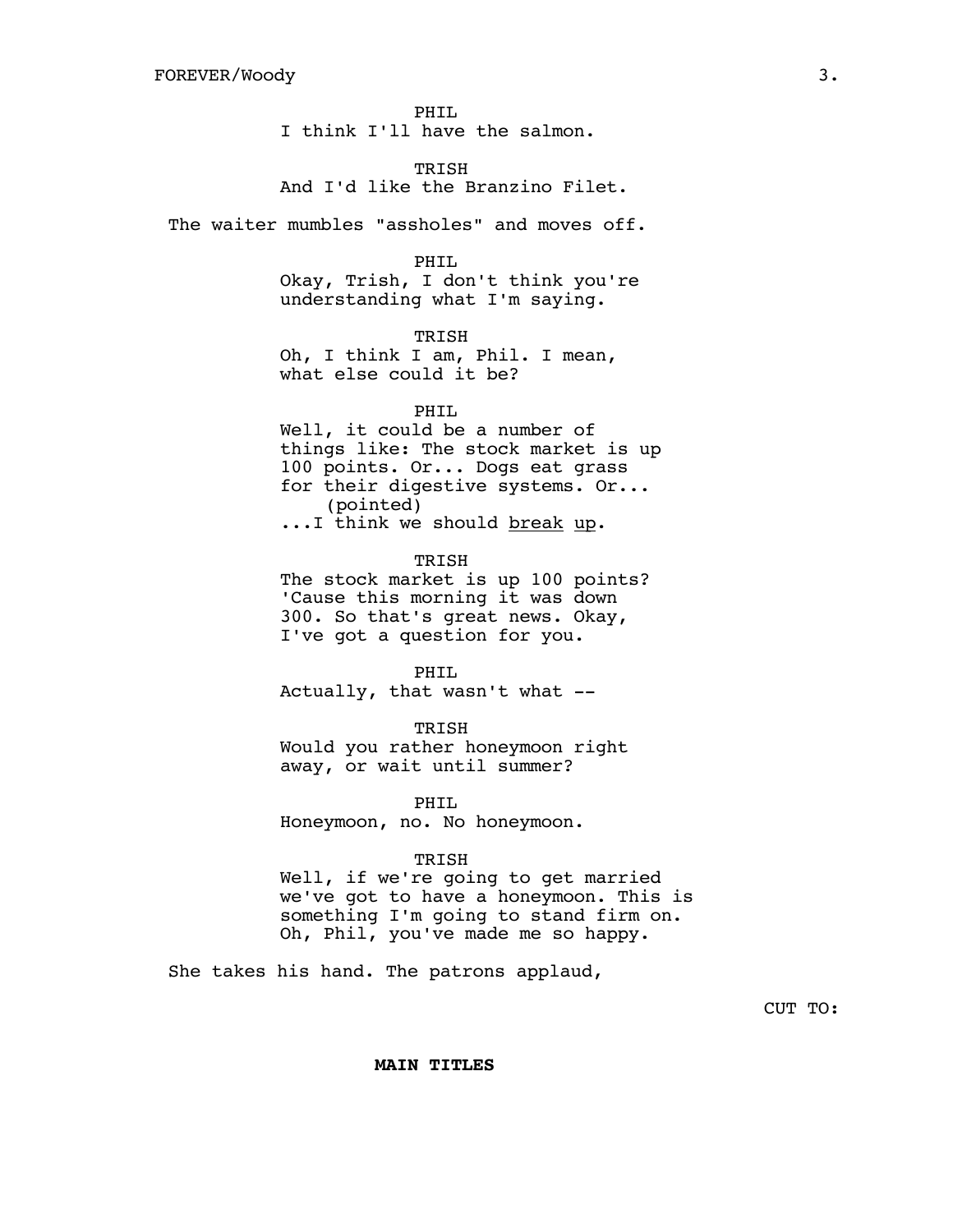### **ACT ONE**

# **INT. APARTMENT - DAY**

Phil enters looking for his roommate.

PHIL

Hey, Larry?

LARRY (O.C.)

Yo!

PHIL Gotta talk to you!

Phil rounds the corner into the kitchen and finds Larry concentrating on a TV show through squinty eyes and a lingering fog, a bong in his hand.

> LARRY Next commercial break, dude.

PHIL. I'm in trouble.

LARRY What'd I just say?

PHIL It went bad with Trish.

LARRY Please, Phil, try to respect my desire to watch this program in peace.

A beat. Phil looks over at the "TV."

PHIL Larry, that's the microwave.

LARRY

Well, huh.

There's a KNOCK ON THE DOOR, it swings open and neighbor Denise enters.

> DENISE Hey, guys. I need to borrow your doormat and a Skillsaw.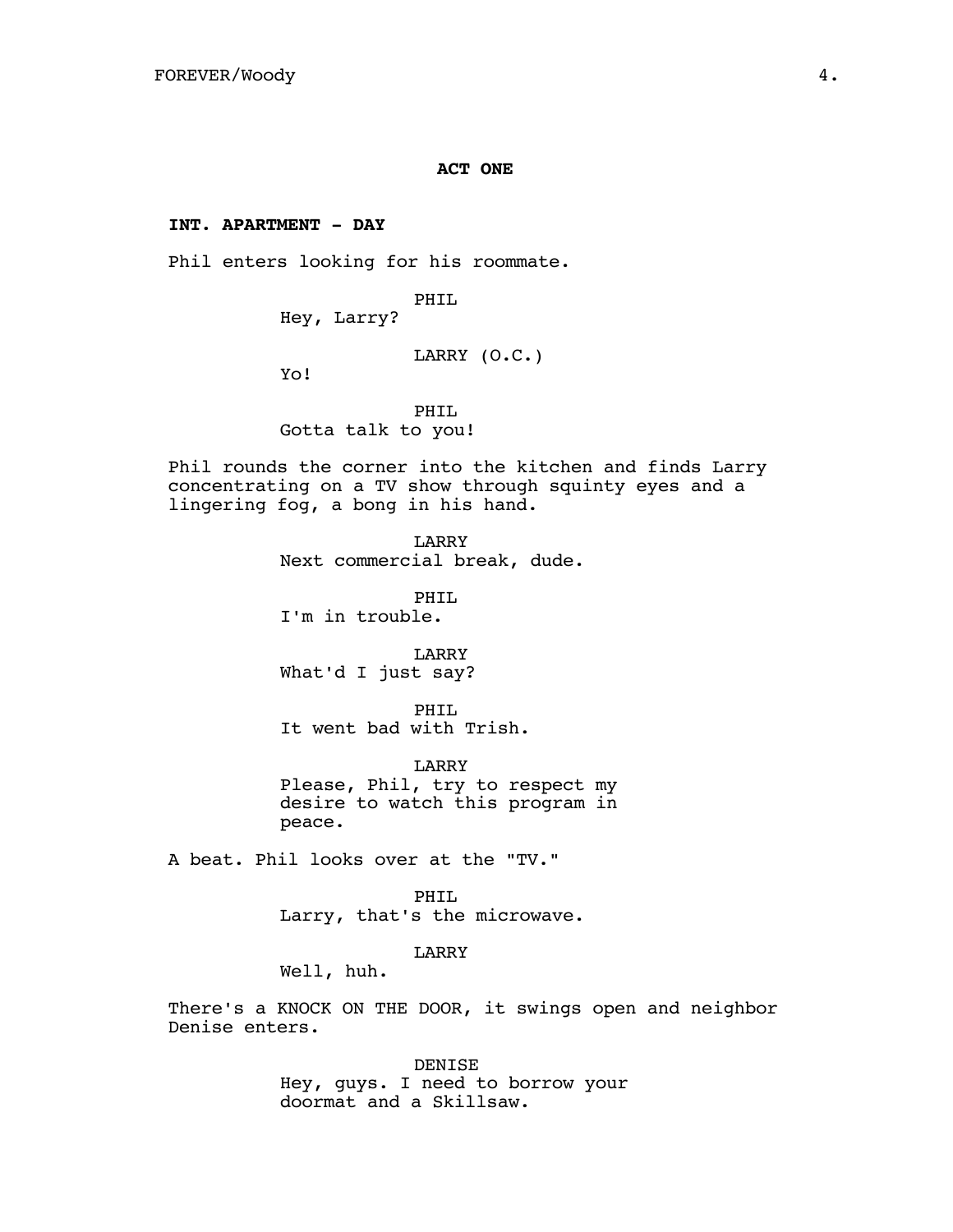PHIL One we don't have, the other you can't borrow. DENISE (heading out) Okay, well, your ridiculous manifesto aside, one of them is already in front of my door. She exits. Phil turns back to Larry. PHIL So, anyway... guess who got engaged last night. LARRY It wasn't me. (then) Wait, was it? PHIL It was me. LARRY I thought you were going to break up with her? PHIL Well, I tried to break up, but I got engaged instead. LARRY You understand, those two things are vastly different. One is where you live separate happy lives, the other is where you don't. PHIL She confused me. LARRY Forgive me if this sounds simplistic, Phil, but how 'bout you tell her you don't want to be engaged? (looks around) Hang on. Where'd my bong go? PHIL In your hand. LARRY

> (sees it) Thank God.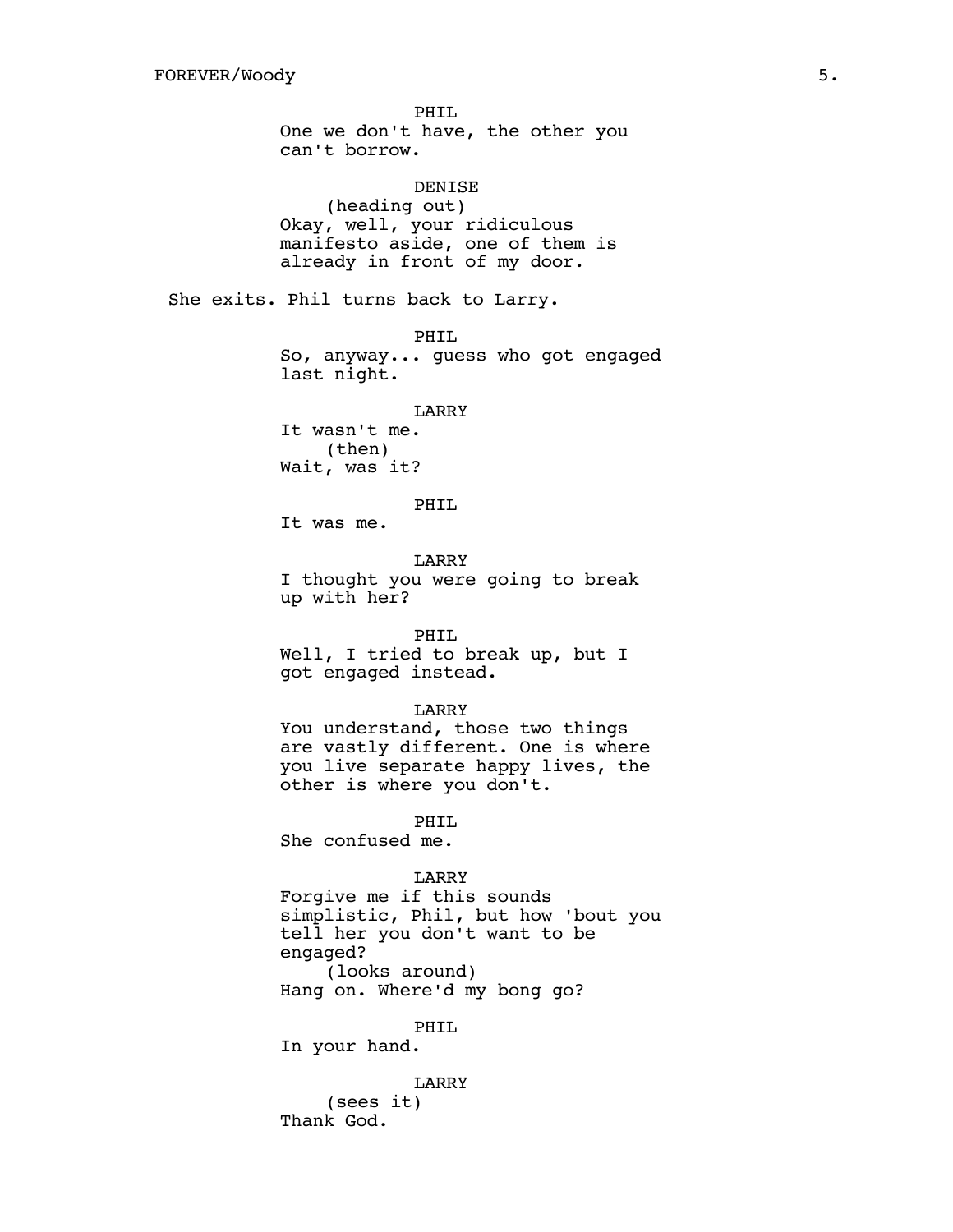PHIL I tried to tell her I wanted to break up. Didn't work. What else you got?

Larry is looking down the tube of the bong.

LARRY Maybe if you ask her to marry you, she'll say you should break up.

PHIL I see that backfiring.

LARRY (re: bong) There's my keys.

### PHIL

Larry.

LARRY (looks up, then) Okay, surefire method. But I gotta feeling you'll puss out.

PHTT. You don't know that.

LARRY All right, you're gonna need kerosine, a blow torch and some duct tape.

PHIL Yeah, I'm pussing out.

Larry moves to the sink, pours the bong water into it.

LARRY (looking into sink) You could tell her you're already married. You'll be un-engaged at the speed of a left hook.

PHIL

No, I'm gonna be direct, tell her the truth. First thing tomorrow.

LARRY Not tomorrow. Tonight. A-S-R-P.

Larry tries to work his hand into the garbage disposal.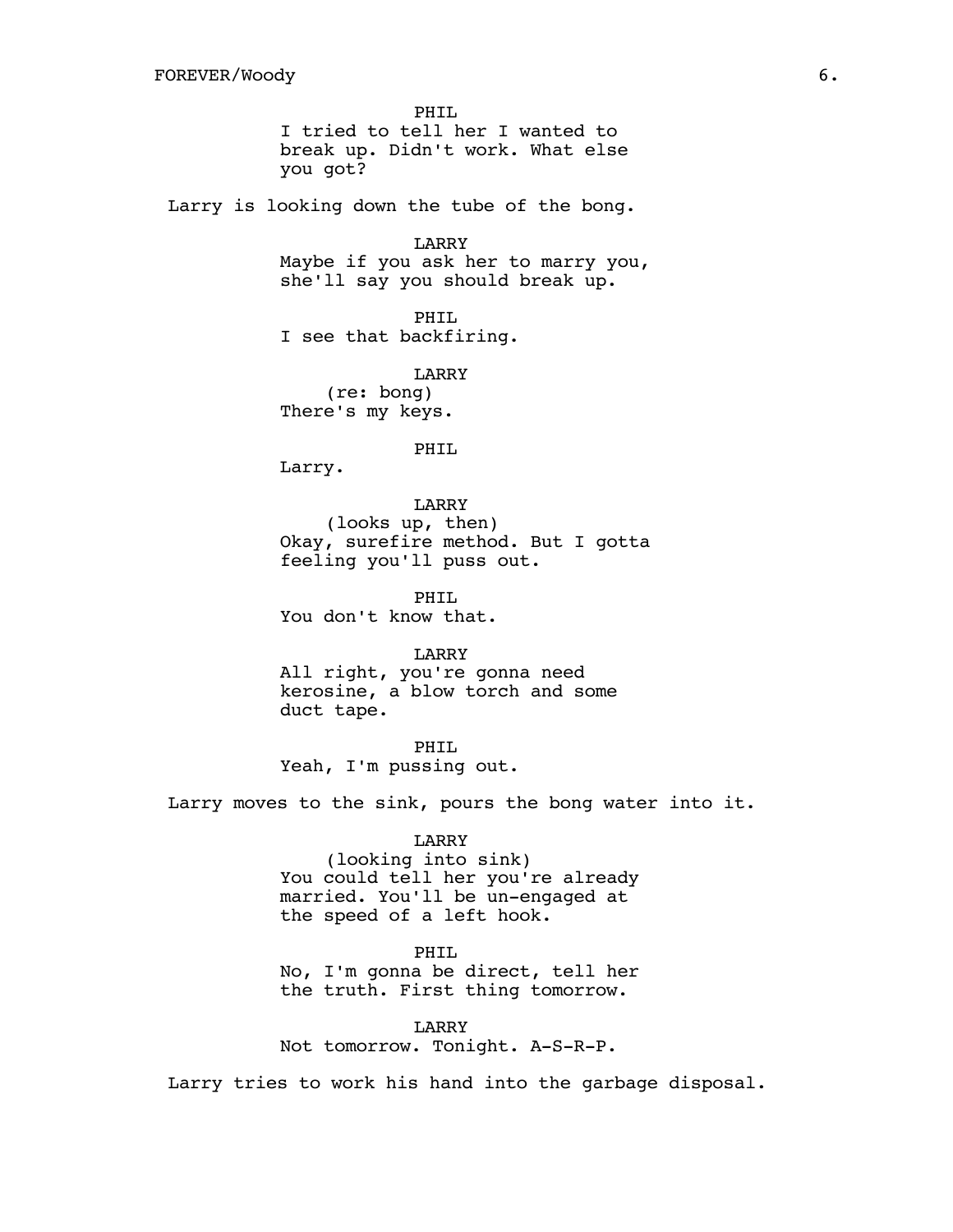PHIL Okay, okay. Tonight.

Larry takes his hand out of the garbage disposal. Nothing.

LARRY

Can't get my hand in there. Crap. Now I gotta borrow the neighbor's kid again.

# **EXT. BIG HOUSE - FRONT DOOR - NIGHT**

Phil stands in front of massive front doors of a massive house, way more expensive than anything you could buy. He rings the doorbell. A middle aged woman (OLIVIA) opens the door with a highball in one hand, a cigarette in the other.

OLIVIA

Yes?

PHIL Does Trish Pritzker live here?

OLIVIA She lives here, but only until the drug addict moves out of her condo. (then) Hold on. Are you the fiancé?

PHIL No, that was a misunder --

OLIVIA Come in, come in.

Phil steps into the living room.

# **INT. LIVING ROOM - CONTINUOUS**

As he enters, he sees the room HAS BEEN VIOLENTLY TRASHED: broken vase, paintings torn down, dishes shattered, a lamp and an empty bird cage on the floor. All in sharp contrast to a warm and glowing fire in the fireplace.

> PHIL Am I interrupting something?

OLIVIA Huh, oh, the mister and I were just discussing the insatiable wanderlust of his genitalia. (MORE)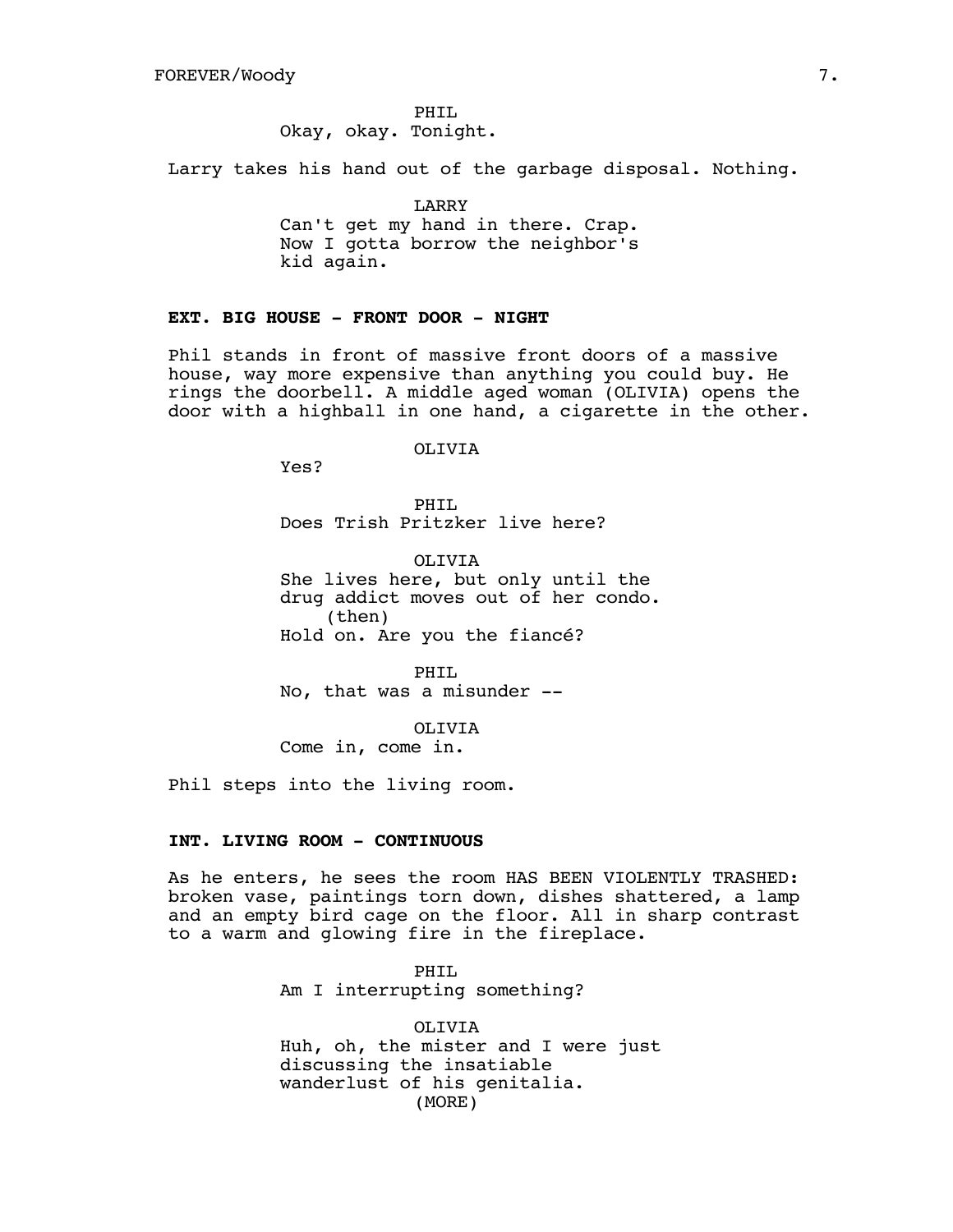OLIVIA (CONT'D) (turns, yells) Carl! Come out here! We got company!

Carl sticks his head out from the kitchen.

#### CARL

I'm looking for your stupid bird. Now you want me to entertain your goddamn company?

## OLIVIA

(to Phil) Pinky is not a "stupid bird." He's a wonderful cockatoo. An angel. A beautiful angel.

Carl steps out with a highball in hand.

OLIVIA Carl, this is Trish's fiiii-ancé.

PHIL Actually, that's not... no.

CARL Strapping on the old ball-n-chain, huh? A decision you'll never regret.

### OLIVIA

Please, have a seat. Trish should be home soon. Or not. (then) Would you like a gin and tonic?

PHIL

No thank you.

OLTVTA I was kidding about the tonic.

PHIL

Still, no thank you.

OLIVIA All right. Well, I'm going to bed.

She starts up stairway, then stops.

## OLIVIA

By the way, Carl, until we resolve the panties-in-your-pocket issue, you're sleeping down here.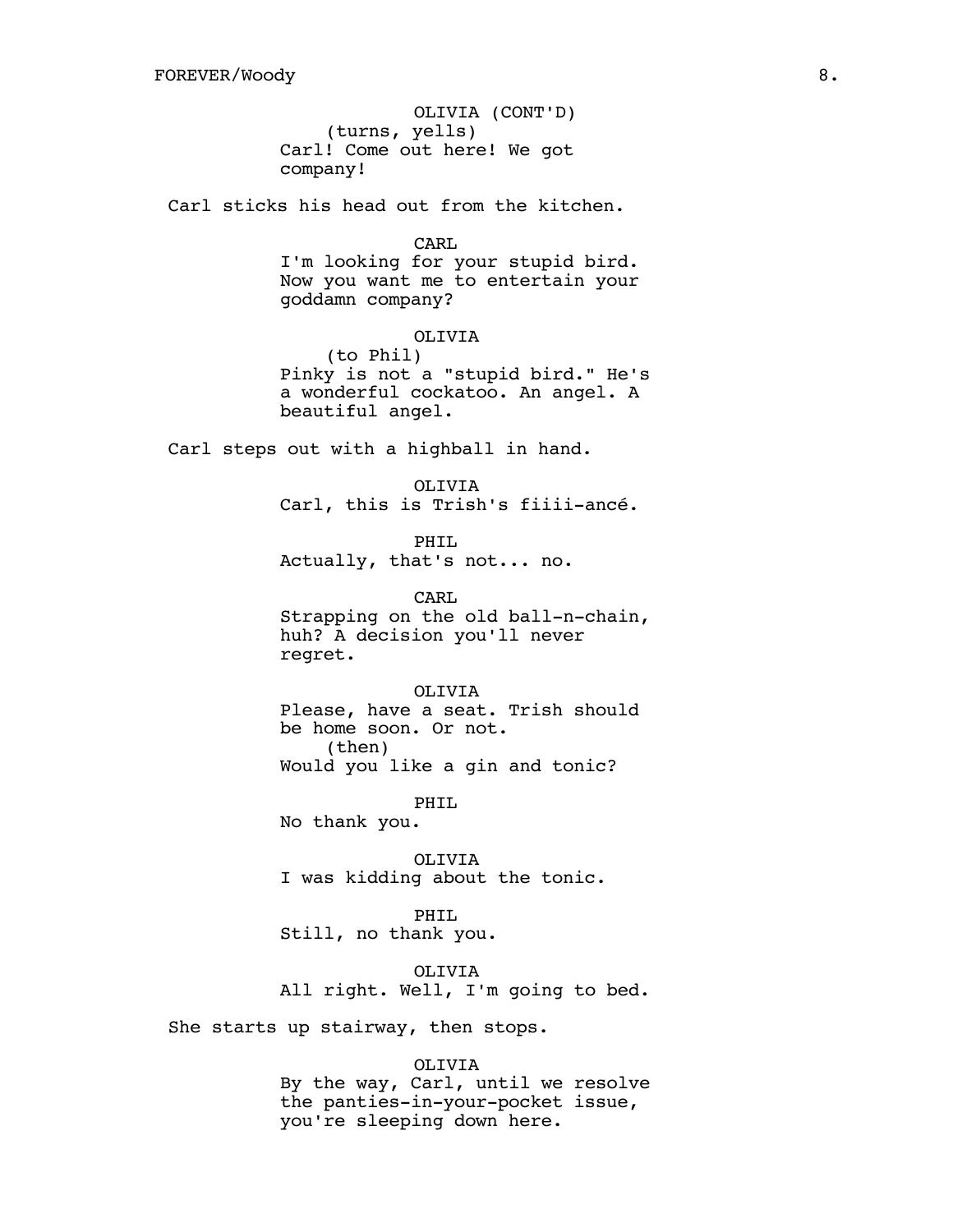Carl watches her exit upstairs. Then,

CARL Forty years I've been married to that woman, and I gotta say... it's like living in pit of tar. (then to Phil) Marrying Trish, huh? If you have a helmet and a cup, they might come in handy.

Carl laughs as Pinky the cockatoo lands on Phil's shoulder.

CARL Holy cow. Stay still. Pinky's on your shoulder.

PHIL (frozen) What... should I do?

## CARL

Stay where you are. I'm gonna try to sneak up behind it.

Phil sits stock still, as Carl tip-toes to the bird. But Pinky gets wind of what's going on and, terrified, leaps from Phil's shoulder, flapping its wings and flying straight into the fireplace where it bursts into flames.

Both Phil and Carl stare, dumbfounded. Then,

CARL

Well, he's never done that before.

PHTT.

Seems like odd behavior.

CARL

Okay, I think we should just tell Oliva he flew out the window. Simple as that.

PHIL

Why don't we just tell her Pinky flew into the fireplace?

CARL

'Cause I'll be the one on my hands and knees, digging his charred carcass outta there. It'll be a whole deal, trust me. Sometimes a lie works way better than "the truth."

(MORE)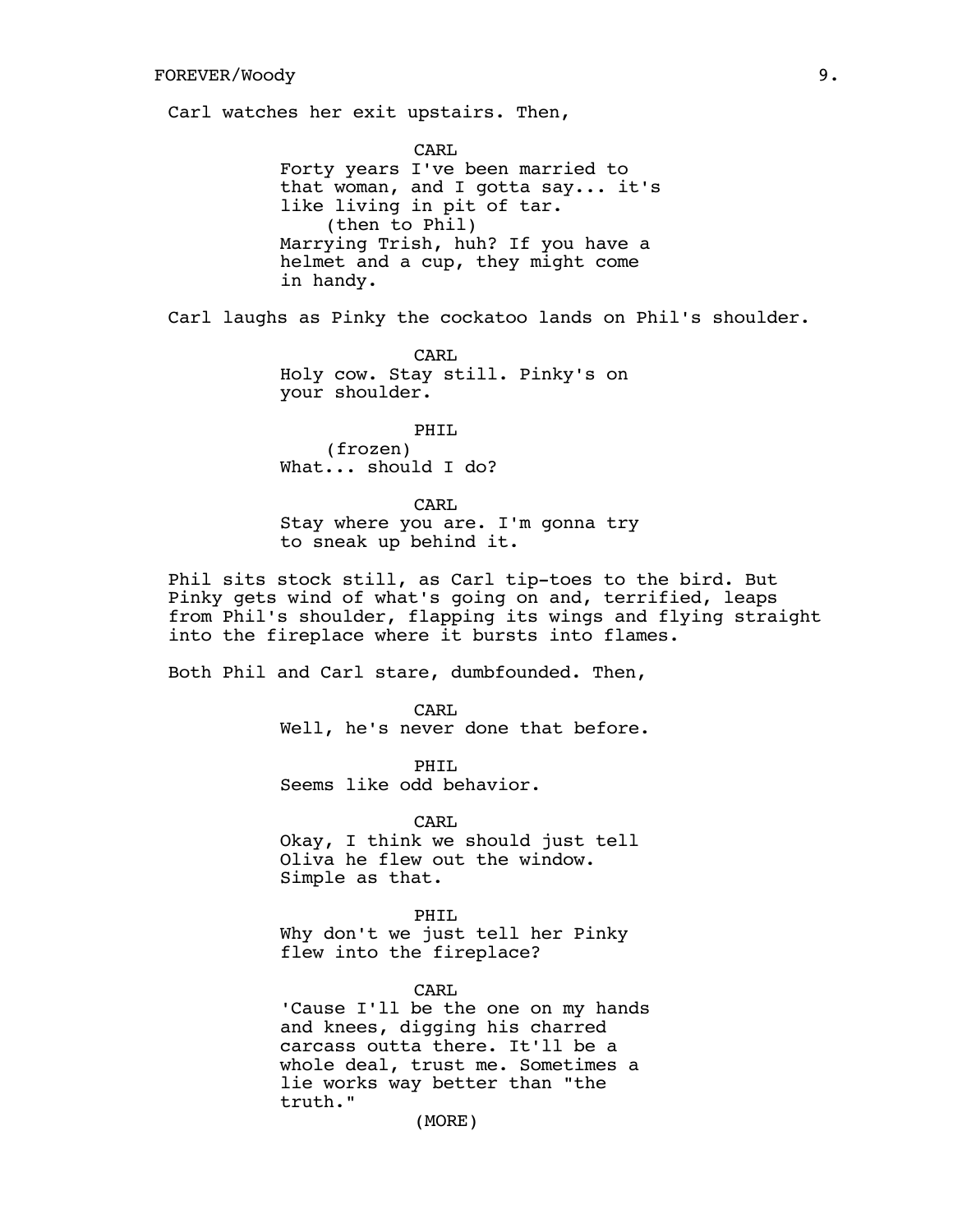# CARL (CONT'D)

(sitting)

It's a lot like running a business. A successful business. Did you know I run the largest swivel pinion company southwest of Fresno. Maudlin Swivel Pinion. It's in Wikipedia.

# PHIL

I'm sorry, what's a swivel pinion?

### CARL

It's the little do-hicky that goes on the inside of the carburetor in a helicopter. You been living under a rock? Hey, you know, we're looking for someone now. You went to college, right?

PHIL

Yeah.

## CARL

G.P.A.?

### PHIL

Uh... 3.8.

### CARL

You employed?

PHIL Yes. Baxter and Kline Investments.

CARL

Pissants. You happy there?

PHIL

Happy? No, not exactly, Carl. But the pay's pretty good.

CARL What do they pay you?

PHIL

Excuse me.

CARL Not a tough question.

PHIL

Forty-five.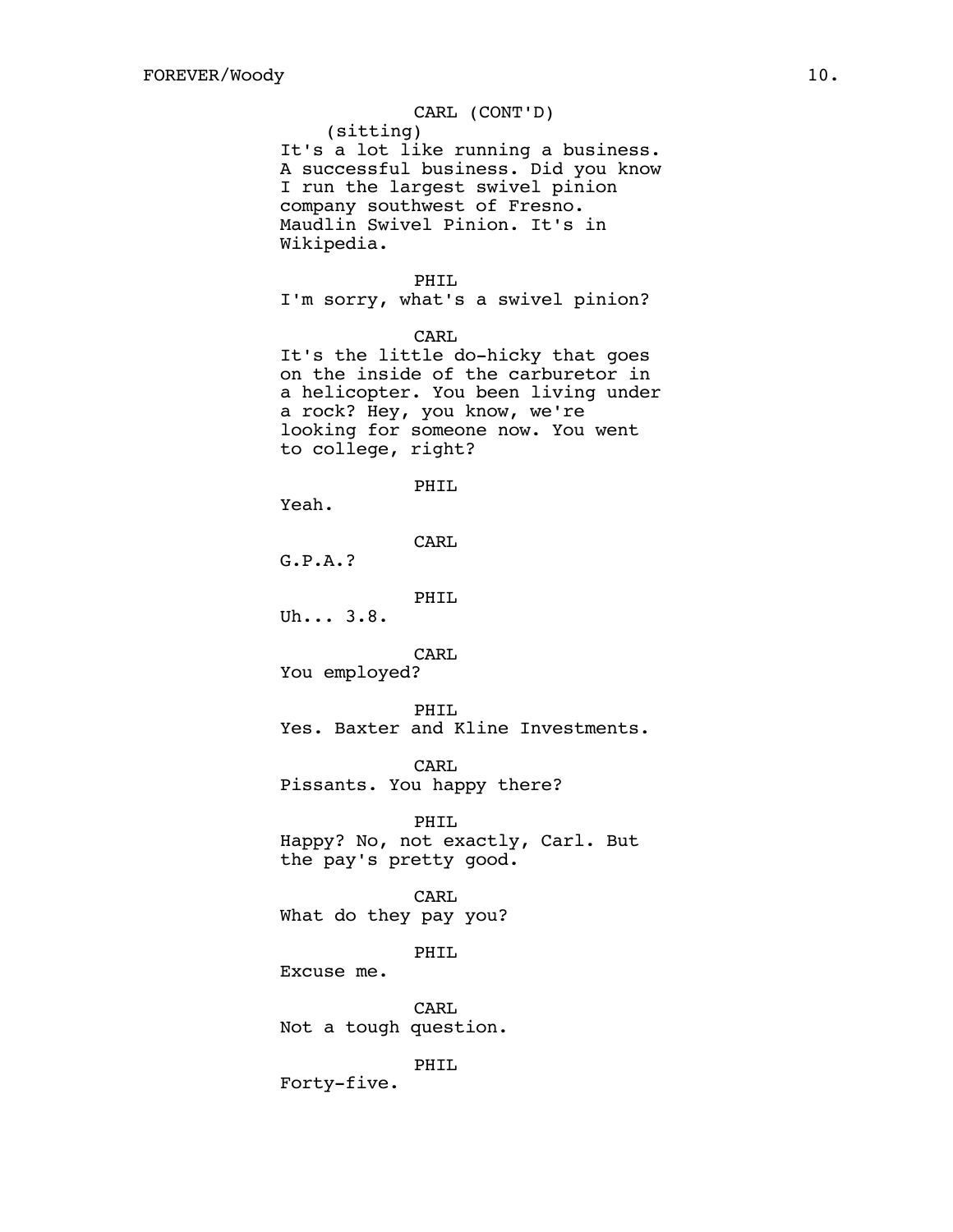CARL Thousand? You panhandle on the side? What would you say if I offered you a job at Maudlin?

PHIL

I don't think I'd take it, Carl. I'm hoping to move up at Baxter and Kline. So, I'm not sure I should just walk away.

CARL A hundred and thirty thousand.

PHIL 'Course I don't really owe them anything. They don't even have a snack machine.

CARL We don't have a snack machine.

PHIL Nobody cares about snack machines, Carl.

CARL Then I'll count you in. Welcome aboard. You start tomorrow.

They shake hands.

# **INT. APARTMENT - LATER**

Larry is behind the (real) TV dismantling it with a screw driver. Tiny parts everywhere. The door opens, Phil enters.

PHIL

Larry! Larry!

LARRY Dude, I'm right here. Stop with the screaming.

PHIL You'll never quess what -- what are you doing?

LARRY Fixing the TV. (then) You still getting married?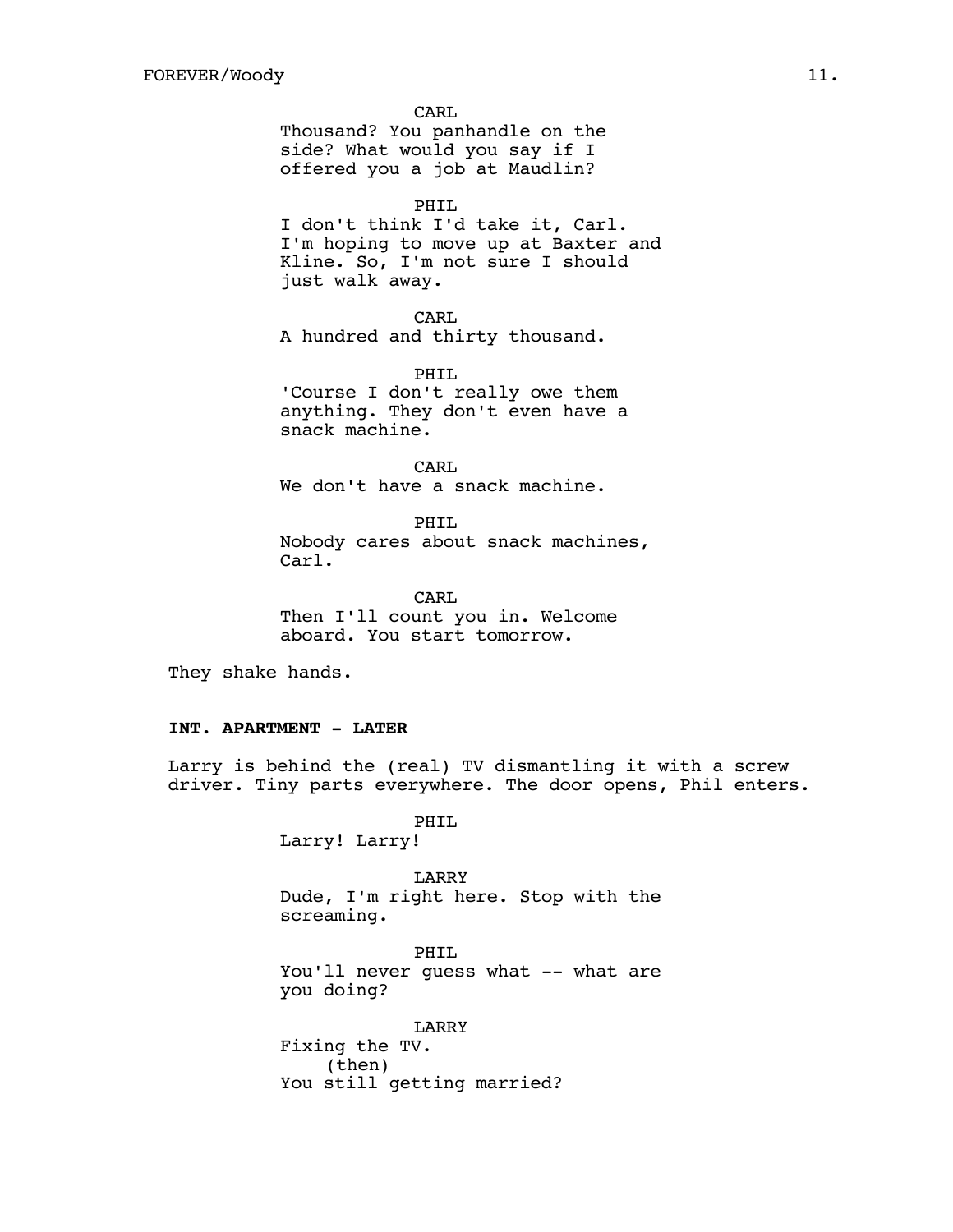PHIL There's nothing wrong with the TV.

LARRY Oh yeah. I spent a half an hour trying to turn the damn thing on. Nothing. Blank screen.

PHIL

Because you took the batteries out of the remote last week. Remember, you needed them for the flashlight. (sits) Meanwhile, guess who got a job at a hundred and thirty grand a year.

LARRY Okay, gimme a minute. Living or dead?

PHTT. I did! So I went into Baxter and Klein and told them to kiss my ass.

PHIL Wait a minute. A hundred and thirty K. That's more than I make panhandling. Maybe they'd give me a job?

PHIL I don't think you'd want it. They start every morning at 8 a.m.

LARRY For a lousy 130K? Suck it.

# **INT. THE BULLPEN - MORNING**

High tech, spacious, plenty of room for the desks and cubicles scattered here and there. Oh, and there's a large glass brick sculpture sitting on a pedestal near the entrance that says, "Maudlin."

An attractive 30-something woman (RACHEL) walks Phil into the bullpen.

> RACHEL Everybody, listen up! I'd like you to meet our new vice president of Marketing Distribution. Mr. Phil Anderson. Let's give him a rousing Maudlin Swivel Pinion welcome!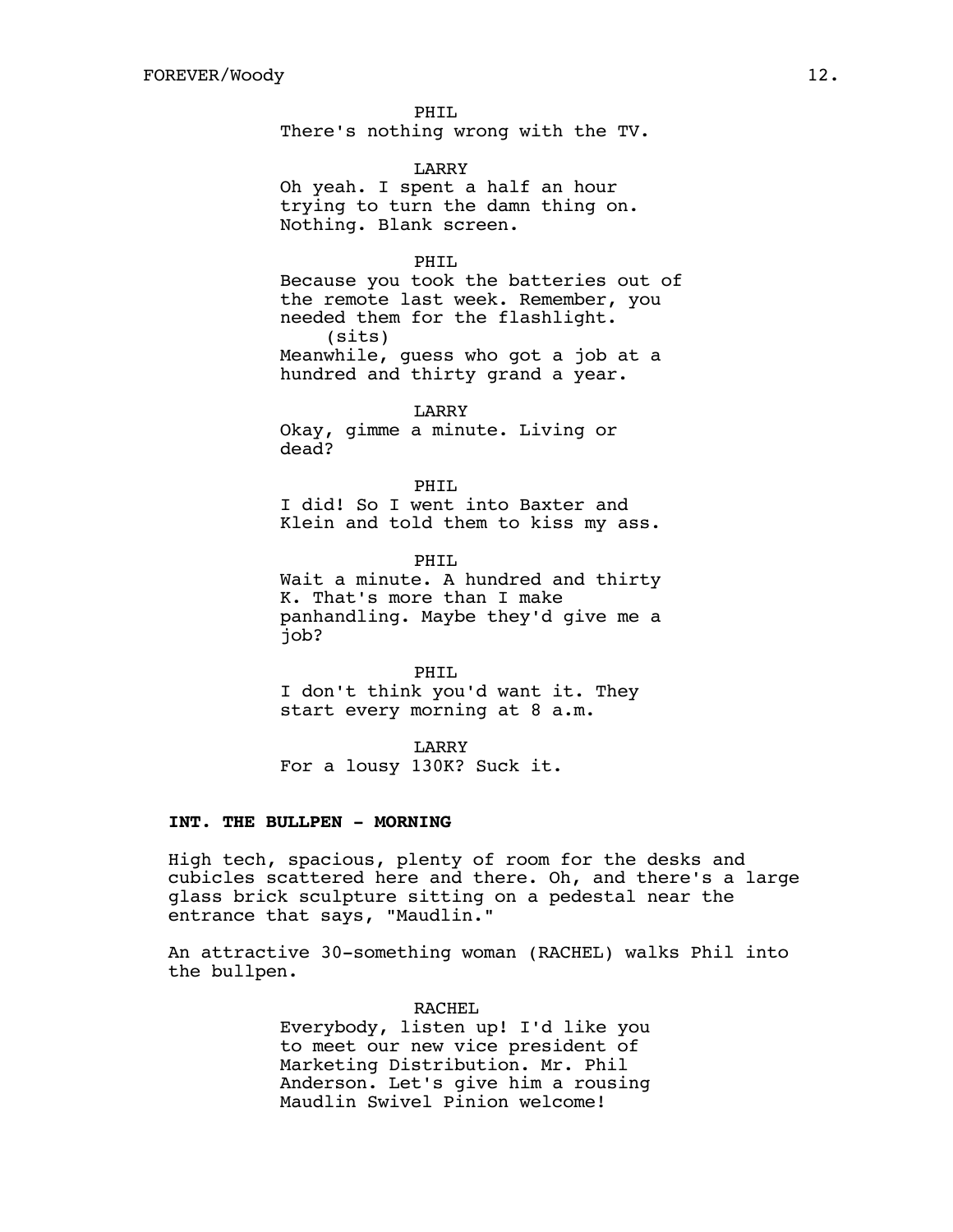Listless applause and some lifeless attempts at yay.

PHTT.

Thank you, everyone.

The workers all go back to what they were doing.

RACHEL I've never seen them this excited.

An employee enters the bullpen and announces:

EMPLOYEE Satan alert! Heads up! Look busy!

Trish enters with a piece of paper, beelines for a woman at a desk.

### TRSH

So, Shirley, you want to leave work early to visit your deaf, blind and dumb grandma? Why don't you just get her a pinball machine and be done with it. (sees Phil) Oh my God, Phil? What're you doing here? You came to visit me?

She moves to him, hugs and kisses him.

PHIL I didn't know you were here.

TRISH (stops confused) Well, that makes no sense.

PHIL Your dad hired me.

TRSH

Neither does that. (nervous) So what're you gonna do here? What's your job?

PHIL (with pride) Well, I'm the new vice president of Marketing Distribution.

TRSH Oh, whew, that's nothing.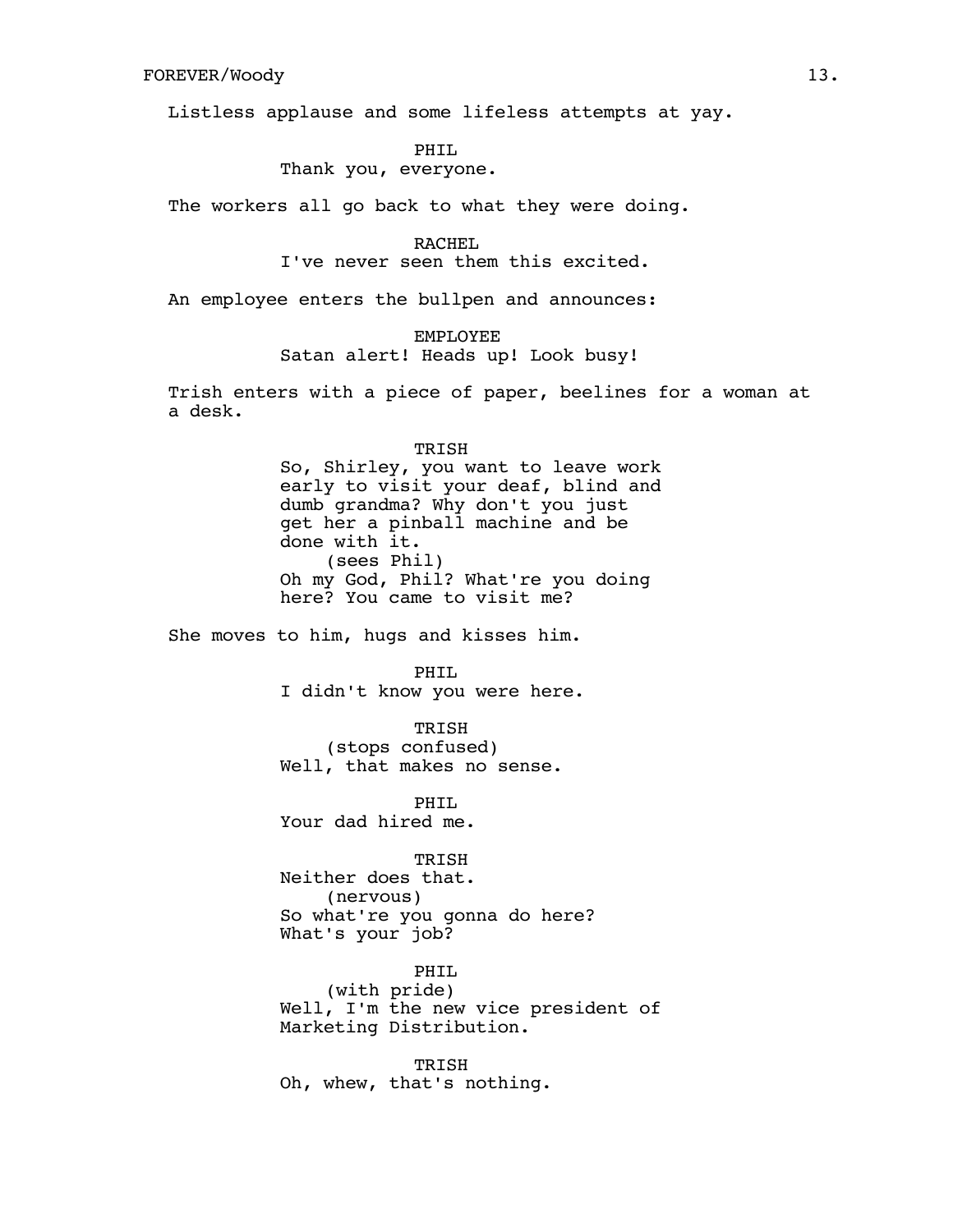PHIL What'd you mean nothing? Vice president is pretty good.

Trish turns to the room.

TRISH (yells) Who here's a vice president?

Everyone raises their hand, including the guy mopping the floor. Trish turns back to Phil.

PHIL

So, you're a vice president too?

TRISH

(laughs) God, no. I'm District Supervisor. A job that's not embarrassing to say out loud.

PHIL That means... you're my boss?

TRISH

And lover. (to the room) Everyone! I want you to meet my fiancé, Phil. The wedding is in three weeks and, don't worry, some of you will be invited.

On Phil's horrified look,

CUT TO:

**END OF ACT ONE**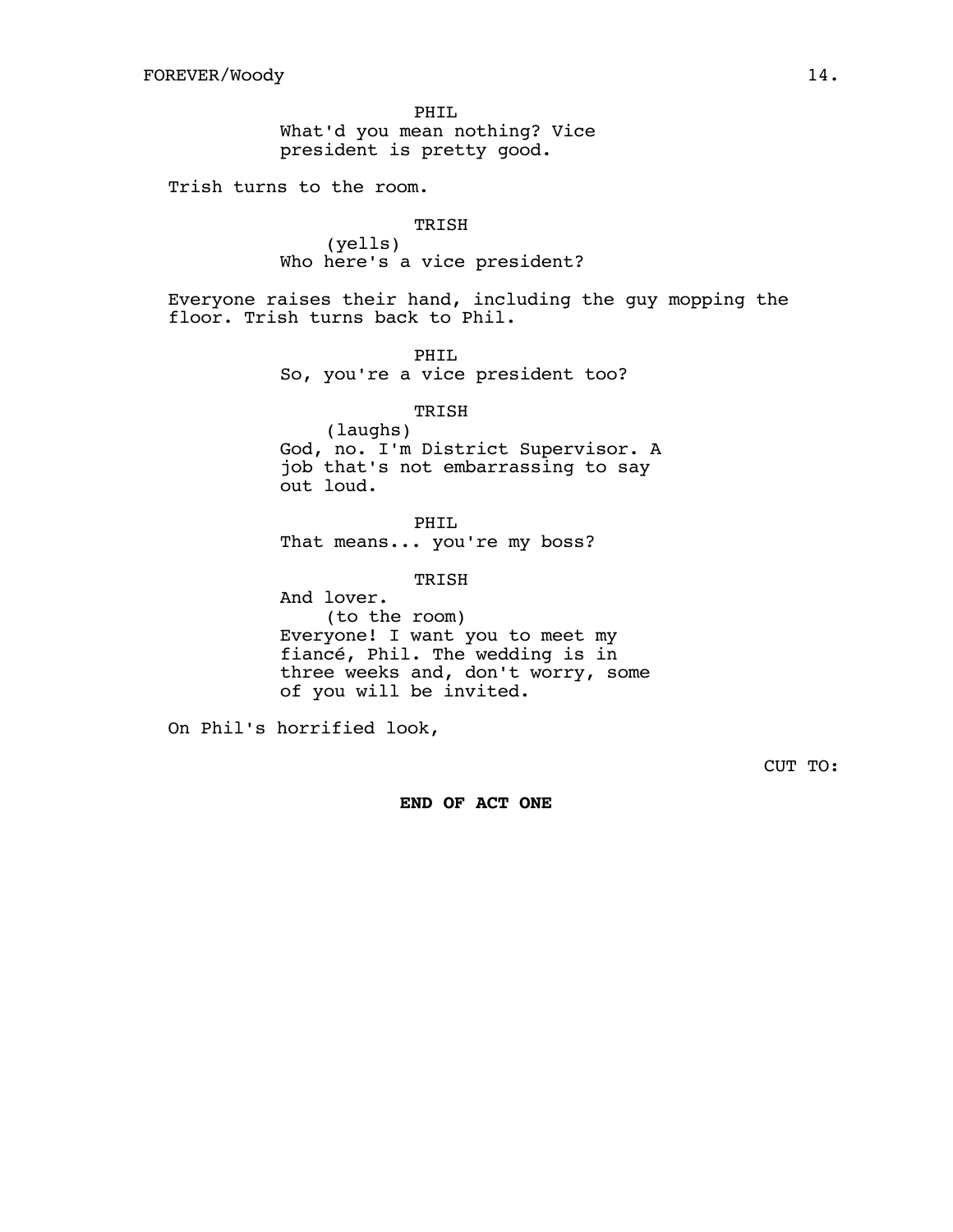# **ACT TWO**

# **INT. OFFICE BULLPEN - A MOMENT LATER**

All are as we left them. Phil leans in Trish's direction and more or less mumbles:

> PHIL Trish? Can I talk to you in private?

# **INT. TRISH'S OFFICE - ALMOST CONTINUOUS**

The office is filled to capacity with wedding dresses, books of wedding cakes and various other wedding paraphernalia. There's a seamstress, Rhonda, trying to organize the dresses as Trish and Phil enter.

> TRSH Rhonda. Beat it.

Rhonda quickly scurries out, Trish closes the door and turns back to Phil.

> TRISH I'm glad you're here, Phil. I wanted to get your opinion on a dress.

PHTT. No, I can't do this.

TRISH Oh, Phil, it's just a dress.

PHIL

No, it's not.

TRSH Yes it is. Look, legs stick out here, boobs go here.

PHIL It's not just the dress. It's everything. Everything.

TRISH Everything? In the world? 'Cause that's a lot to be upset about.

PHIL No, it's the wedding. I can't do it.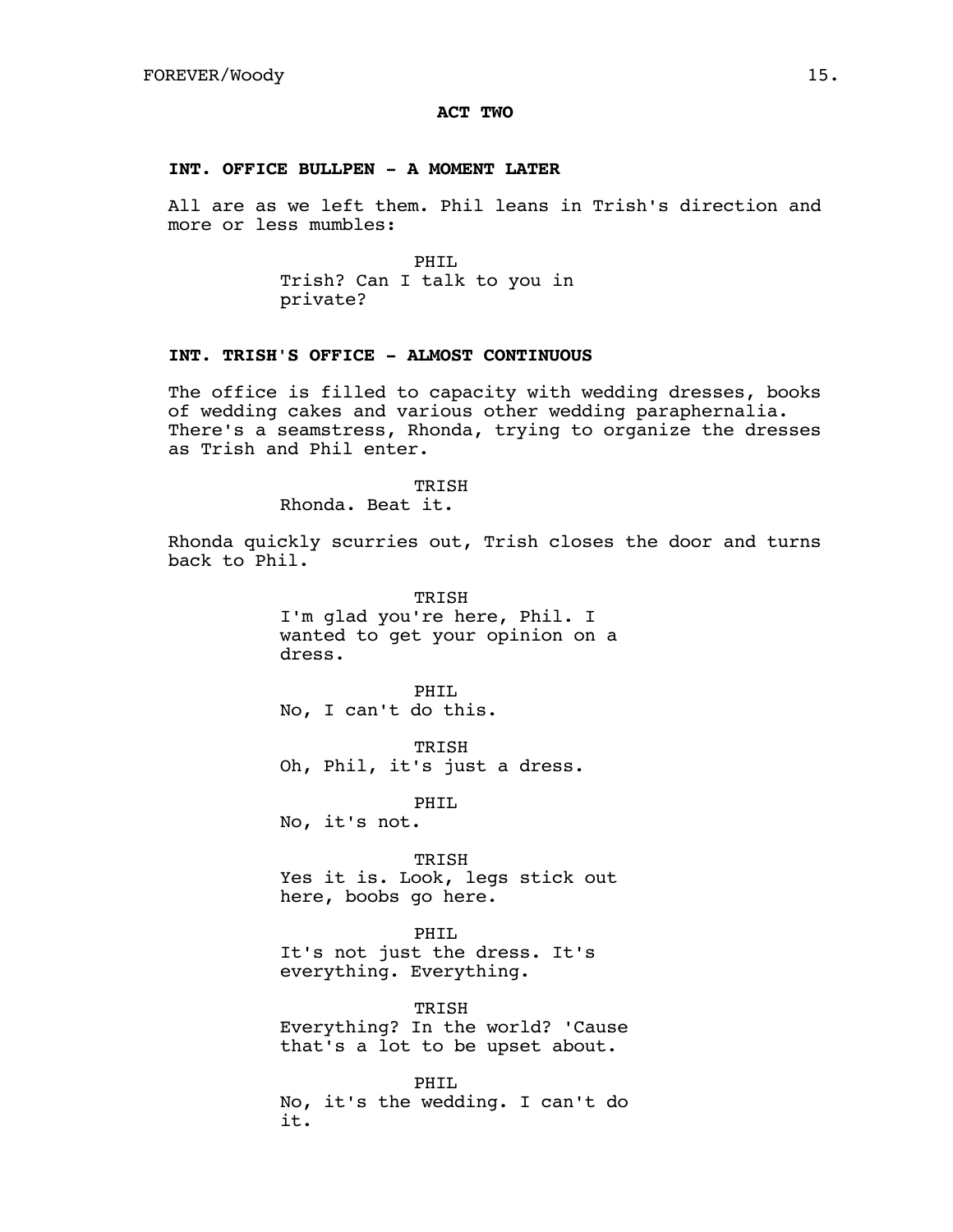TRISH Right. Okay. Well, no problem.

PHIL

Really?

TRISH

Sure. You wanna elope, I'm down with that. I just need some of that jet-lag gum.

PHIL No, no eloping, Trish. I have to make you understand something, as painful as it may be.

TRISH Oh my God, no! This can't be happening.

PHIL I'm sorry, Trish.

**TRISH** 

It's that mole, isn't it? The one on the back of your neck. I knew it. Jesus, as if I wasn't busy enough, now I gotta plan a wedding and a funeral.

PHIL

Look, this whole thing was a misunderstanding. I don't want to marry you.

She stops, stunned.

TRISH Really? You're serious? (then) Well, this is just humiliating! Now I'll look like a fool to all the pleebs.

PHIL

The pleebs?

TRISH Yeah, those people out there. The ones who eat out of paper bags.

PHIL Well, I'm really sorry, Trish.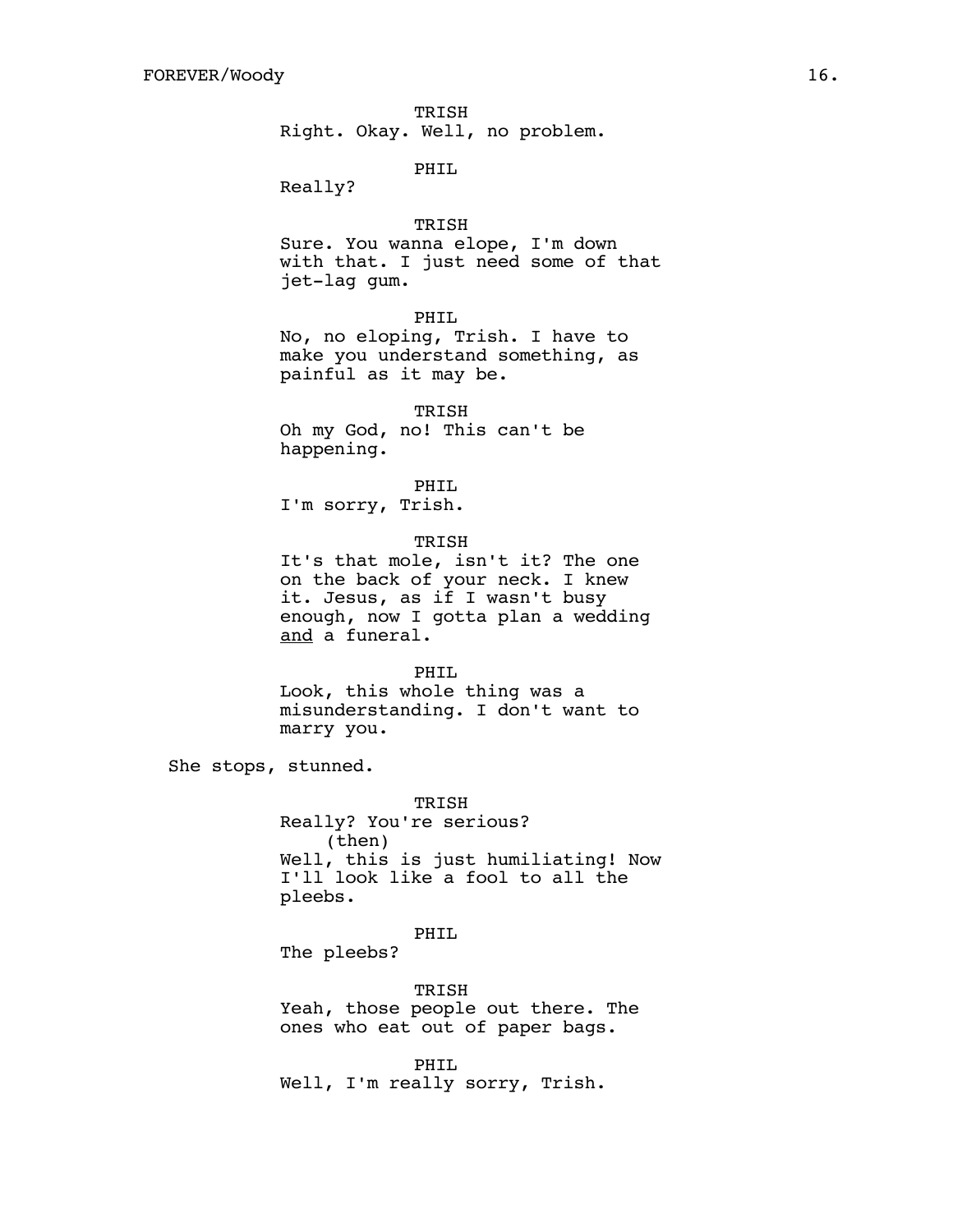TRISH I can never forgive you for this.

PHIL I'm sure, in time, you'll see this is for the best.

TRISH Get out! Out! Get out of my office! (mocking) "For the best." Where'd you get that? Oprah? Go on, get out, walk away! Just walk away, Phil!

Phil realizes he can't reason his way out of this, exits.

# **INT. BULLPEN - CONTINUOUS**

All eyes turn to Phil as he enters. He doesn't know however that Trish is right behind him wielding a silver CAKE KNIFE.

> TRISH Fine! Just walk away! You made a commitment to me and now you just walk away!

PHIL You told me to walk away.

She throws the cake knife, just missing Phil and hitting Orson -- a heavyset employee.

ORSON

Ow.

PHIL Trish, this may not be the best way to resolve our differences.

Trish sees a letter opener on the desk beside her. She picks it up and throws it, missing Phil and hitting Orson again.

ORSON

Ow! Goddamnit!

Carl enters.

CARL Hello, cupcake. How goes it?

TRSH Well, Phil here just stabbed me in the back. Says he wants to back out of the wedding.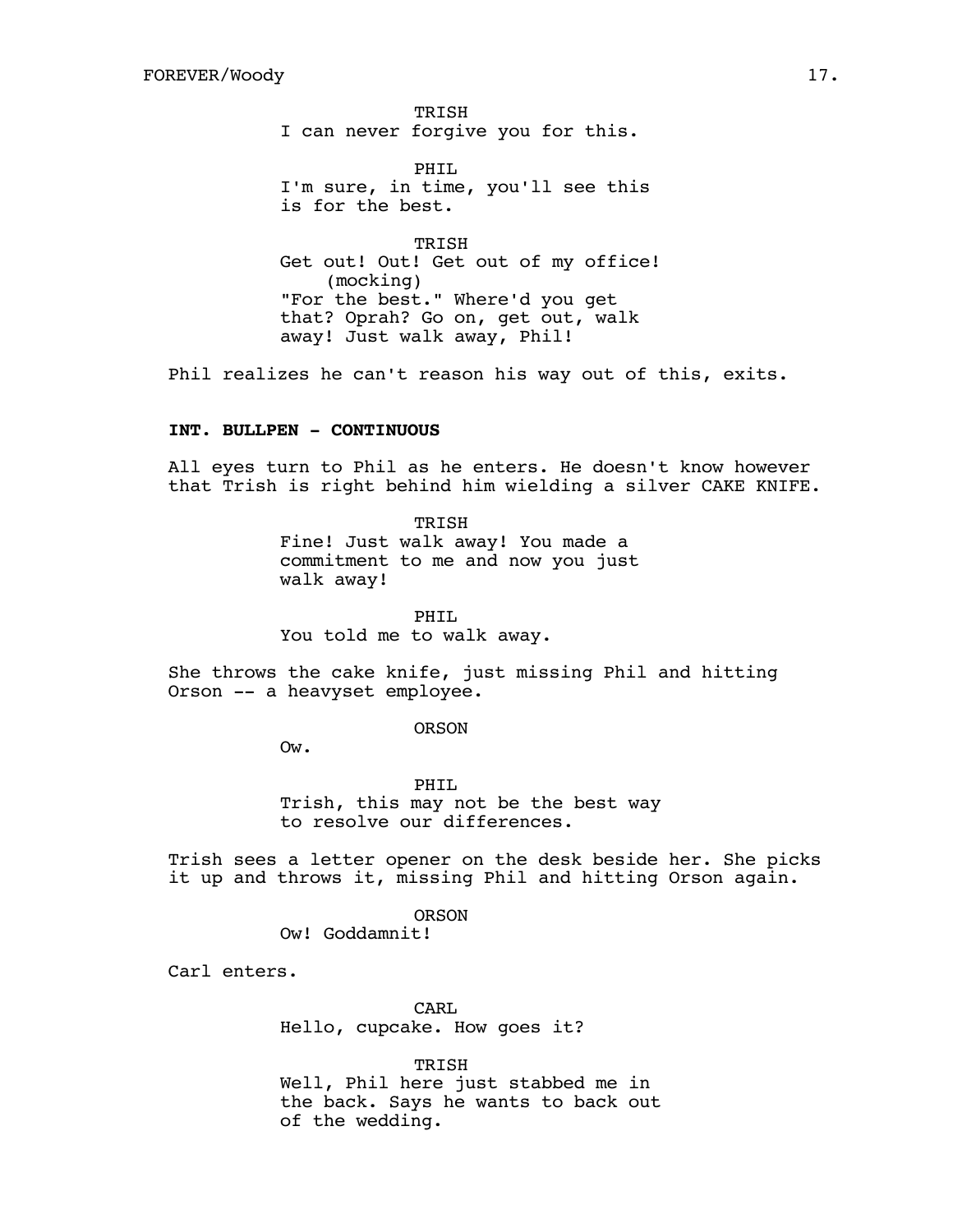Trish picks up a stapler, as Phil starts backing up.

CARL Gee, Phil, is that true? I'm a mildly disappointed in you.

PHIL Actually, I never proposed.

### **TRISH**

If you didn't propose, then you certainly implied it. Which is just cruel.

PHIL What? I didn't imply it.

### TRISH

You may not have implied it, but you certainly lead me to believe we were getting married.

PHIL

No, I didn't.

### TRISH

If you didn't lead me to believe we were getting married, then you hinted about a wedding.

PHIL

No, that's crazy.

TRISH

Okay, no hints about a wedding, but you certainly indicated as much with your eyes.

PHIL

Not true.

#### TRISH

Fine. Nothing with your eyes, but you were selling marriage like all get-out. And that's just wrong, Phil!

Trish winds up and lets the stapler fly. Phil dives to the left, crashing into the pedestal that supports the huge glass brick sculpture in the middle of the entry. It teeters precariously for a moment as a man rounds the corner walking toward it. It falls to the floor with a thundering crash, right in front of the guy. Glass everywhere. Everyone is shocked.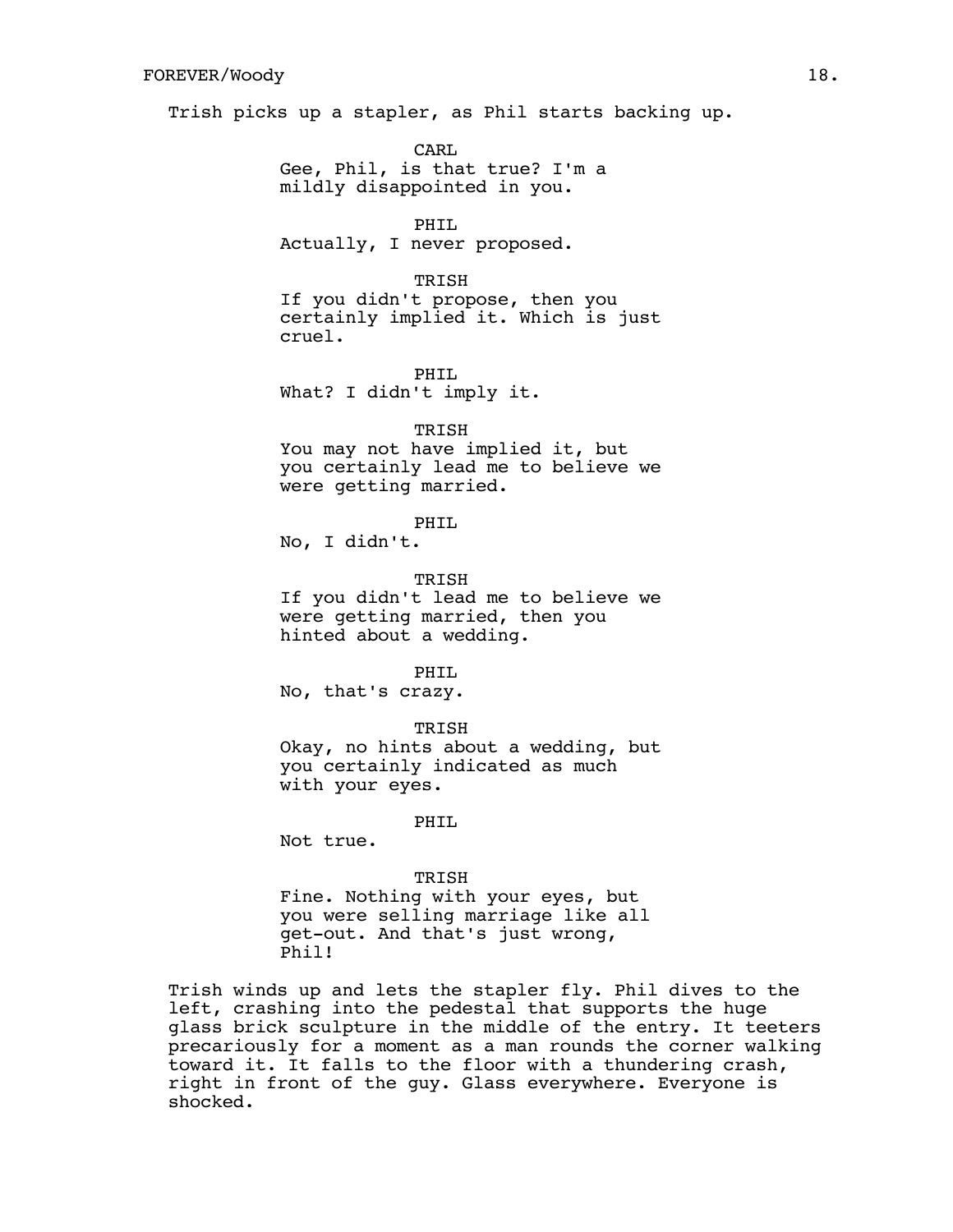SOME GUY Your glass thing fell over. Boy, my chest feels tight. Tight, tight...

He clutches his chest and topples over, face down. The others slowly make their way to him to get a better look.

> RACHEL That's what's his name.

### TRISH

No it's not.

ORSON I think he works in the electrical department.

EMPLOYEE No, he works in shipping.

RACHEL Nah, office supplies.

SHIRLEY It's Chet from accounting. I'd stake my life on it.

RACHEL His name tag says Barry.

SHIRLEY Okay, maybe not my life.

TRISH Barry? I don't know a Barry.

ORSON Neither do I. And now he's dead.

CARL Trish? You wanna take care of this.

TRISH

Me? (then) Okay, let's call 911 and the police. Phil, you're the primary suspect, so stick around.

Trish exits for her office.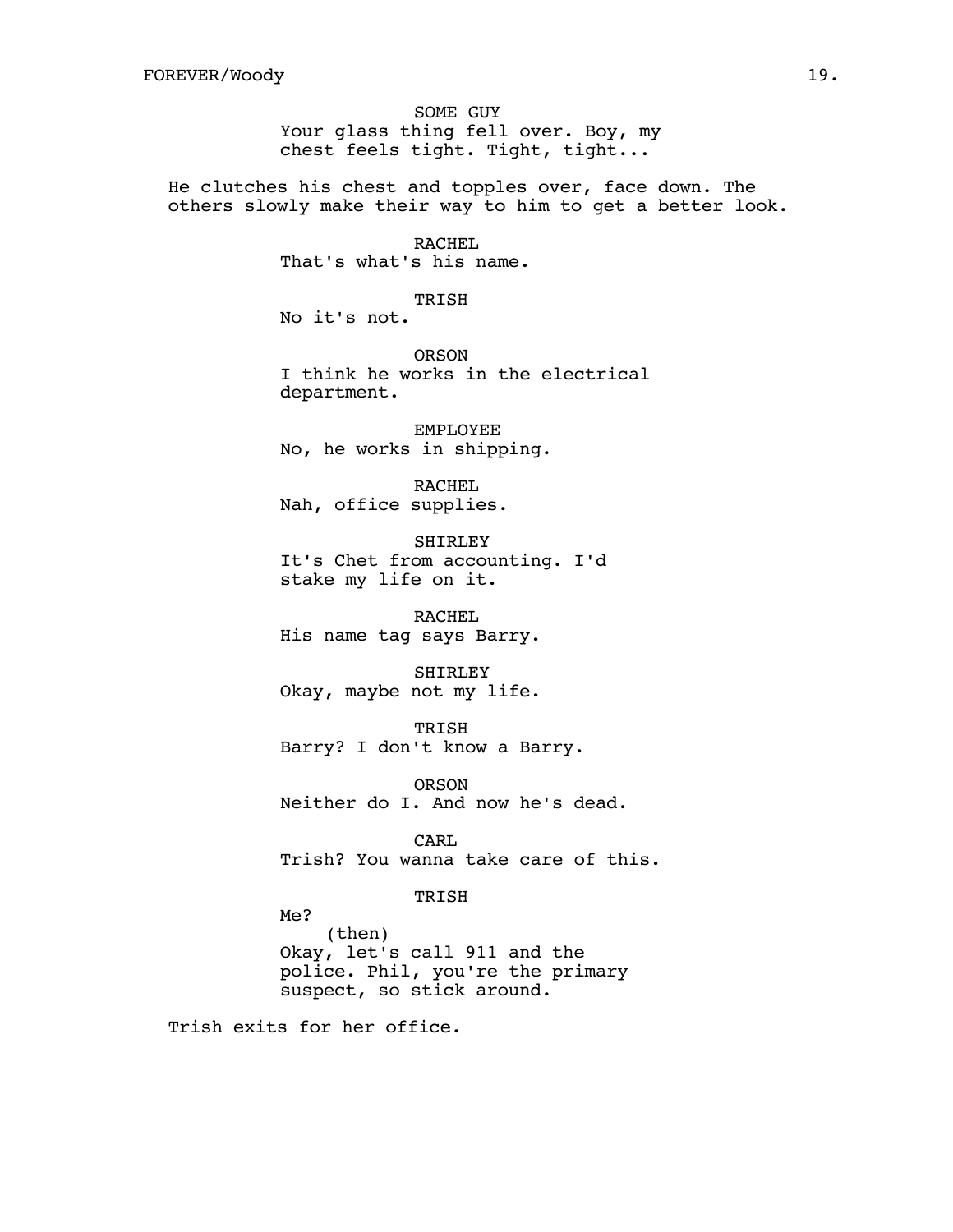### **INT. PHIL'S APARTMENT - LATER**

Phil is dressed in a suit, looking for something under the couch and between the cushions, while he talks to Larry, who's in the other room.

> PHTL (calling out) I don't think I'll be more than a couple of hours. And don't forget, it's your turn to do the dishes.

> > LARRY (O.S.)

I did 'em.

PHIL You washed the dishes?

LARRY (O.S.) Oh, wash 'em?

PHIL You haven't seen my blue and red tie, have you?

Larry comes out of the back, tying a blue and red tie, and dressed in a suit that's a little too big for him.

> PHIL (seeing him) Larry, that's my tie.

LARRY (looking) I thought this was my tie.

PHIL You don't have a tie.

LARRY Well, I gotta wear something to the funeral.

Larry starts untying the tie.

PHIL You're going to the funeral? Why?

LARRY

I wanna meet Carl. See if he's got any jobs at a reasonable hour.

He hands Phil the tie.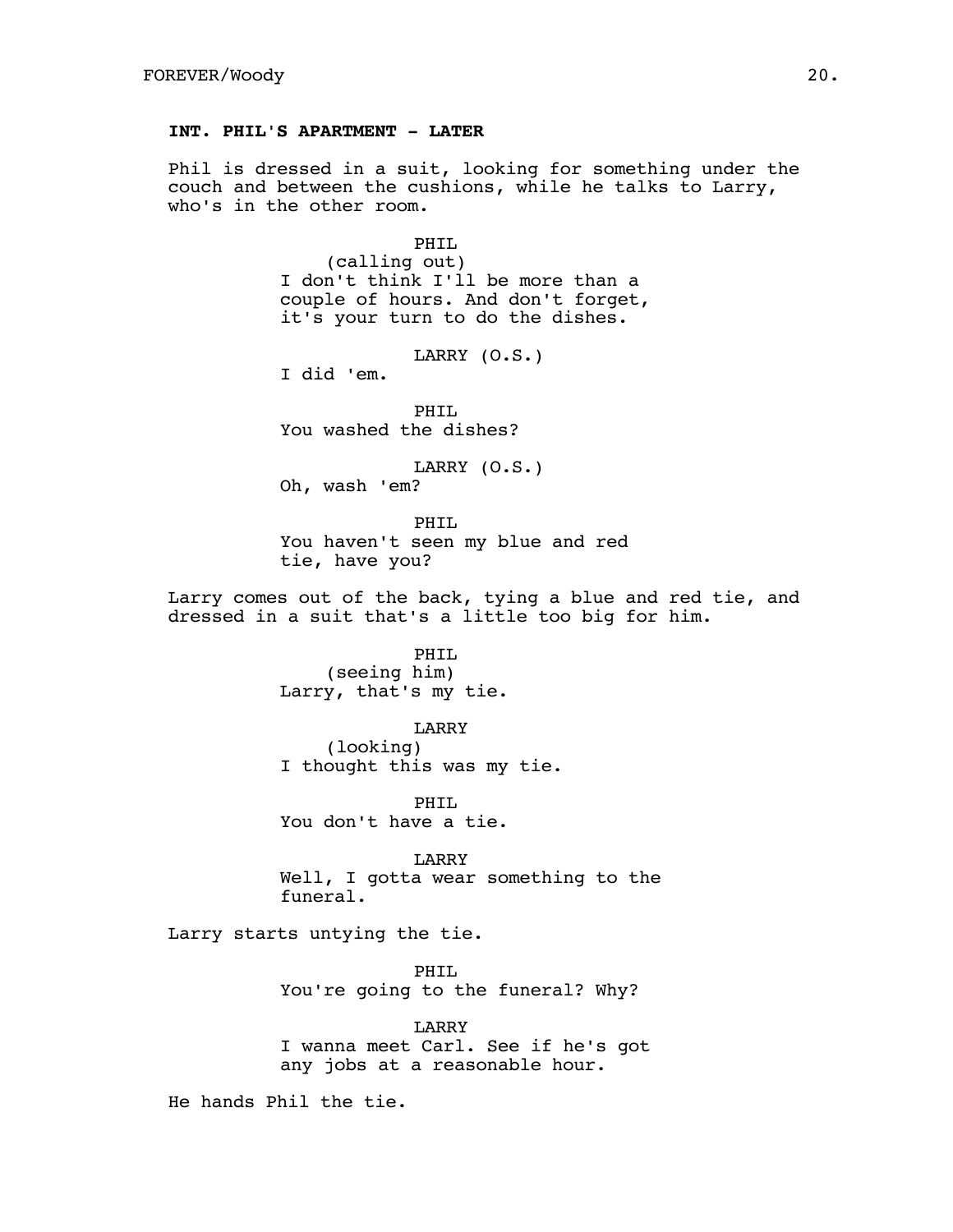LARRY I really like that tie, if it means anything to you.

PHIL Means nothing to me.

LARRY Your underwear though. Binds like crazy.

As Larry reaches back to pick the underwear out of his butt,

### **EXT. GRAVEYARD - AFTERNOON**

A small crowd is gathering around the suspended coffin. Trish finds Phil and moves to him.

TRISH

Phil! Phil!

PHIL

Hello, Trish.

TRISH

Listen, I just talked to the priest. He said he needs someone to speak for the company, and that's you.

PHIL

I'm speaking for the company? I don't even know where the bathroom is.

TRISH Come on, you were the one who killed Barry.

PHTT. I didn't kill Barry. Besides I don't know these people. Especially Barry. So, I'm not making a speech.

Phil gives her a hard stare, then,

TRISH Oh, and try to squeeze out a tear or two. Just to sell it.

Trish moves off.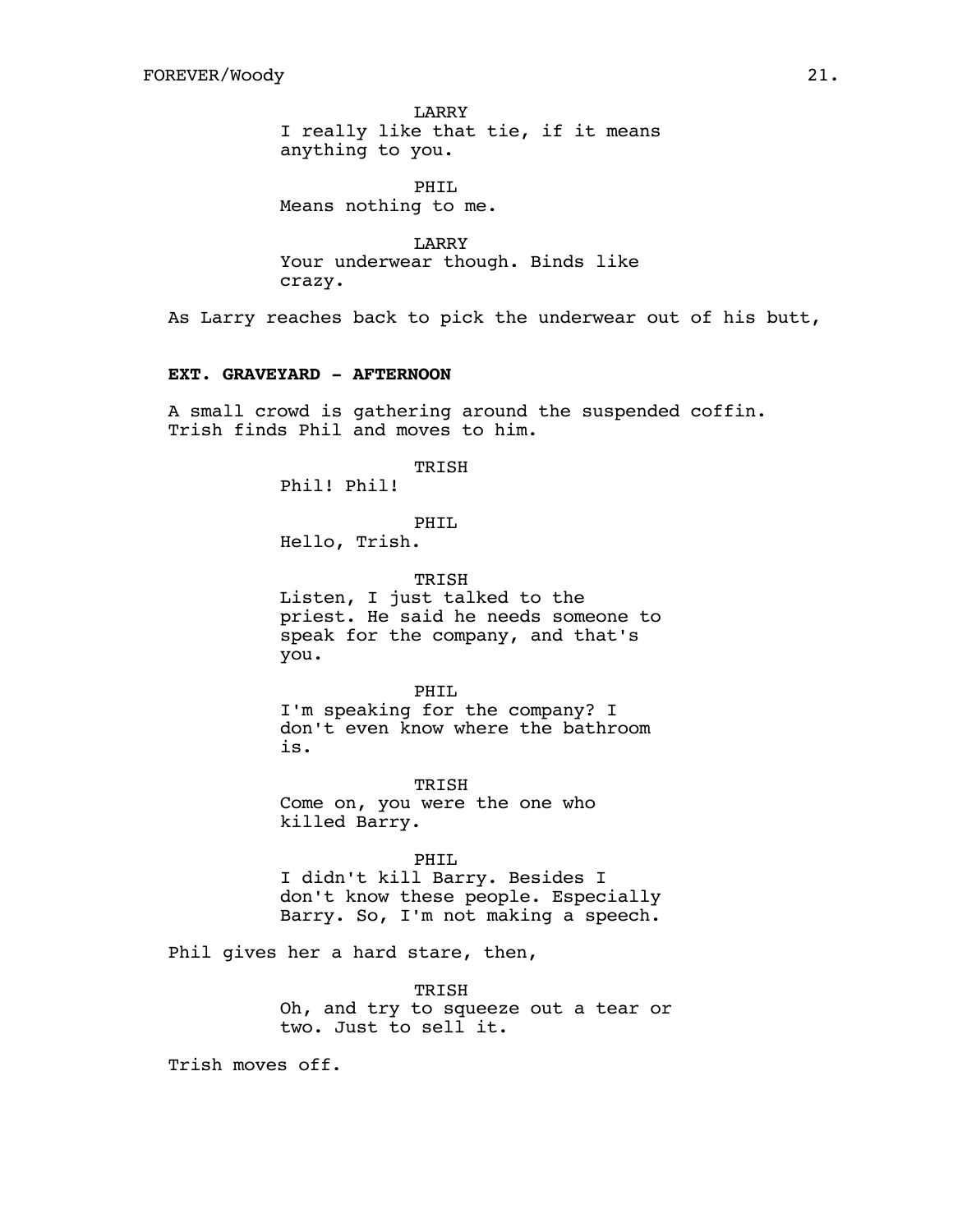# **ANGLE ON: LARRY**

Makes his way through the crowd when he hears someone say:

FUNERAL GOER Hey, Carl. Come here, we need your opinion.

A man (who isn't our Carl) walks toward the group, but Larry steps in his way.

LARRY

You're Carl?

## CARL TWO

Yeah.

LARRY I'm Larry. And I think your company needs me.

CARL TWO

Really?

LARRY Lemme start by showing you my resume and credentials.

He takes out a tattered piece of paper from his coat pocket and hands it to Carl Two.

> CARL TWO (looking at it) Boy, kind of a mess.

LARRY The resume of someone with confidence.

CARL TWO (putting it in his pocket) Well, thank you.

LARRY Just so you know -- I'm willing to start work anytime in the late morning.

CARL TWO We start at six.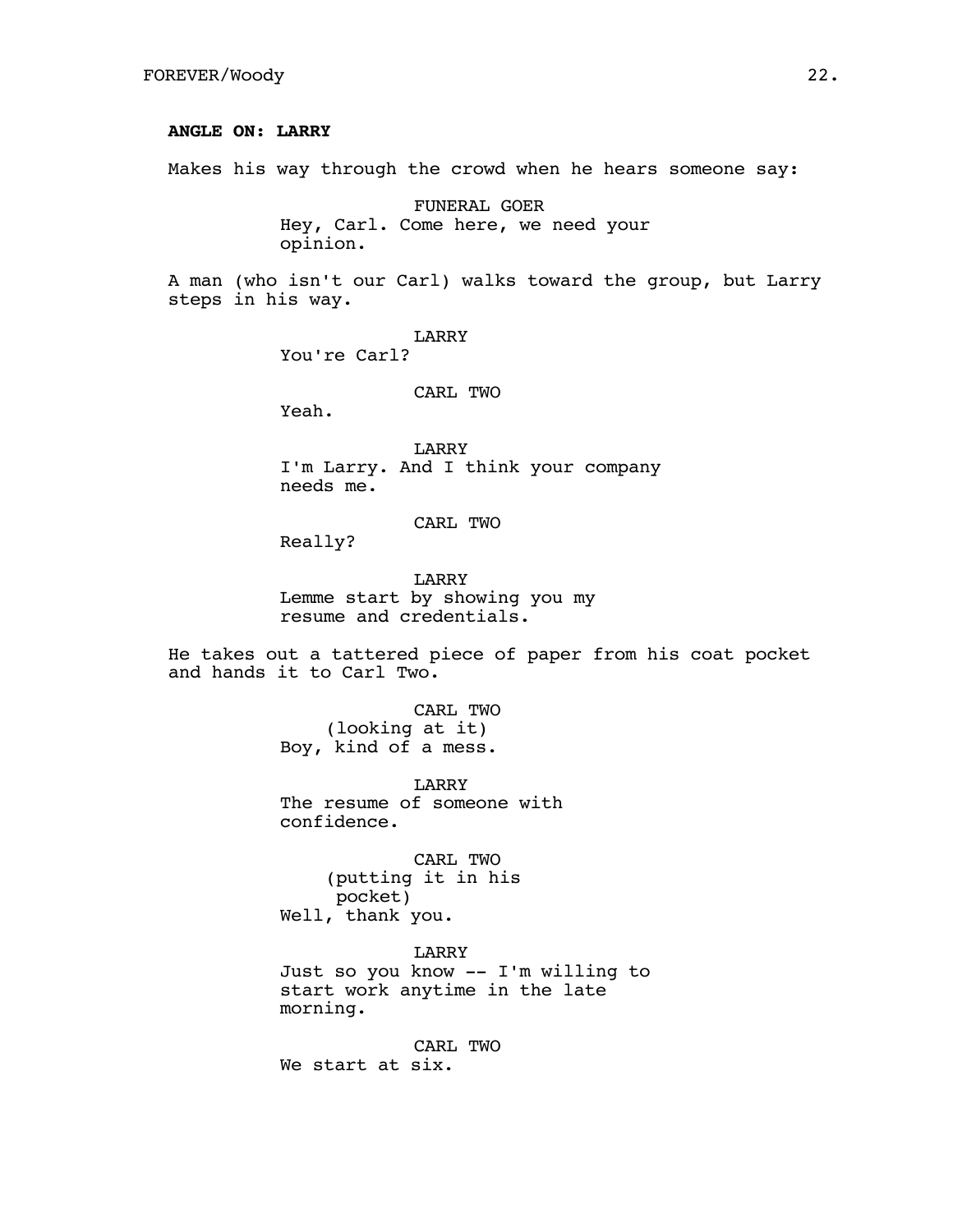LARRY Even better. I'm usually up by midafternoon.

## **EXT. GRAVEYARD - MOMENTS LATER**

With all around the casket, the priest, at the head of it, finishes the obsequies.

> PRIEST ...that I may submit to death in punishment of my sins, and so enter into thy kingdom of love. Amen. (then) Now we will hear from Mr. Phil Anderson, a dear friend of Barry's.

TRISH (leans to Phil) Representing the company.

Trish gives Phil a little nudge. Phil steps up to speak.

PHIL

(after a beat) Barry, our beloved Barry. Barry... today we bury Barry. He was unfortunately taken from us much too soon in a tragic accident, that was no one's fault. He will be missed by everyone who will... miss him. Especially by his wife?

Phil looks at a woman he assumes is Barry's wife. She nods to affirm that's who she is.

> PHIL Yes, we will all miss Barry. There were so many wonderful things about him. He... hated injustice, and litter. He hated when children are swept away by heavy rains and flooding. And he hated the cruelty of the Nazis. He didn't like having surgery, he hated getting a severe burn and pain. He hated pain.

Suddenly an effeminate looking man breaks down sobbing, and and rushes to the casket to hug it. Everyone is fairly confused by this, Phil tries to pick it up.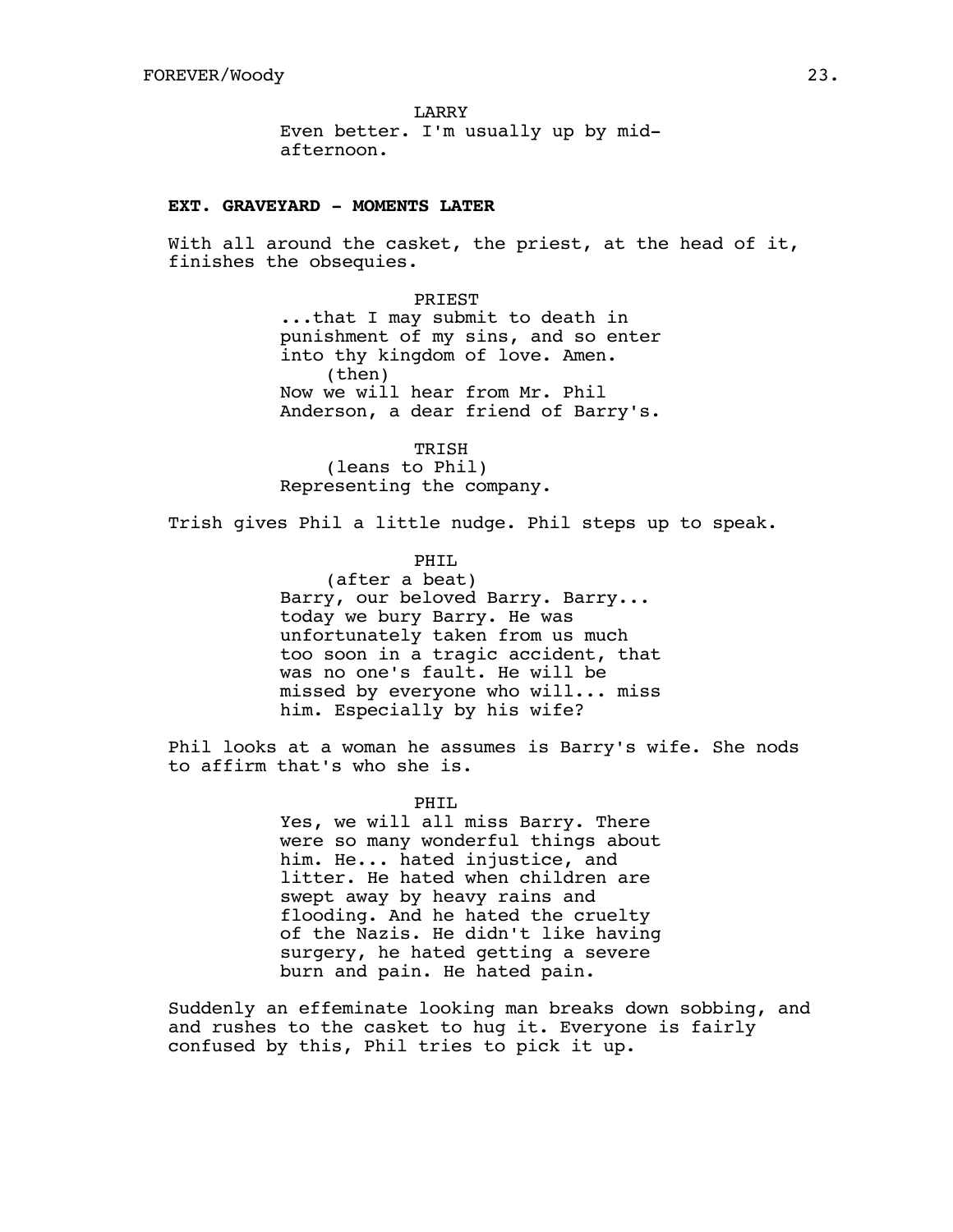PHIL I don't think any of us realized how deeply and profoundly Barry touched people.

SOBBING GUY (to casket) My life is over.

**ANGLE ON: Two Employees.**

EMPLOYEE #1 So... Barry was gay? Who'da seen that comin'?

EMPLOYEE #2 Oh, come on, Lloyd. He had playbills all over his office.

Back to Phil.

PHIL And so today we say good-bye.

Oddly, those attending, in unison, say, "Good-bye, Barry." Phil is a little thrown by this, but recovers.

> PHIL Anyway, thank you. And enjoy the rest of the funeral. (then) Not enjoy.

As the priest retakes his place at the head of the casket,

PRIEST Thank you, Mr. Anderson. (to the crowd) The Lord will welcome Barry into His Kingdom. So it's time to extract that young homosexual from Barry's coffin before we lower it into the ground.

As the priest continues talking,

**ANGLE ON: Olivia and Carl**

OLIVIA (wiping a tear) How beautiful... I hope that priest is available for your funeral.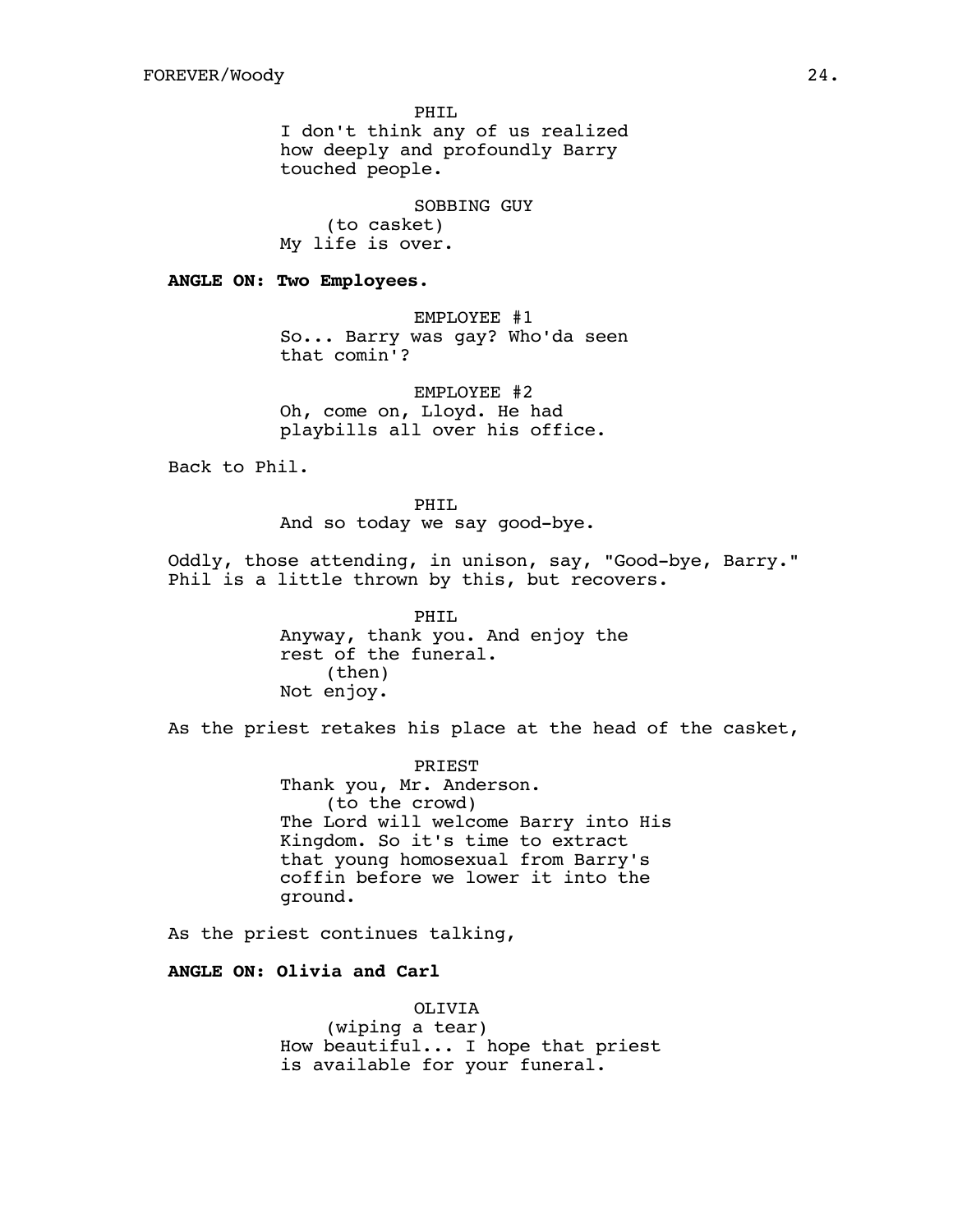CARL Maybe he'll do a two-for-one,'cause I'm takin' you with me.

Phil moves back into the crowd, as Trish grabs his arm and drags him away.

> TRISH Something's not right here.

> > PHIL

Lotta things aren't right here.

TRISH The people. They're pleebs, yes, but I don't think they're our pleebs. Are we sure Barry worked for us?

PHIL Trish, I spent 15 minutes in the office. So, a little difficult to say.

TRISH Well, since you're the one who killed Barry, I think you should find out if these people work for Maudlin or not.

She ushers Phil over to a couple of the unknowns, then walks away. The two employees stare at Phil.

> PHIL Hey, guys. Damn shame about poor Barry.

EMPLOYEE #2 Yeah, never be another one like Barry.

EMPLOYEE #1 Actually, Murray over in receiving - he's a lot like Barry.

EMPLOYEE #2 No, not really.

EMPLOYEE #1 Look at the facts, Myron. They're both bald and short.

EMPLOYEE #2

Yeah.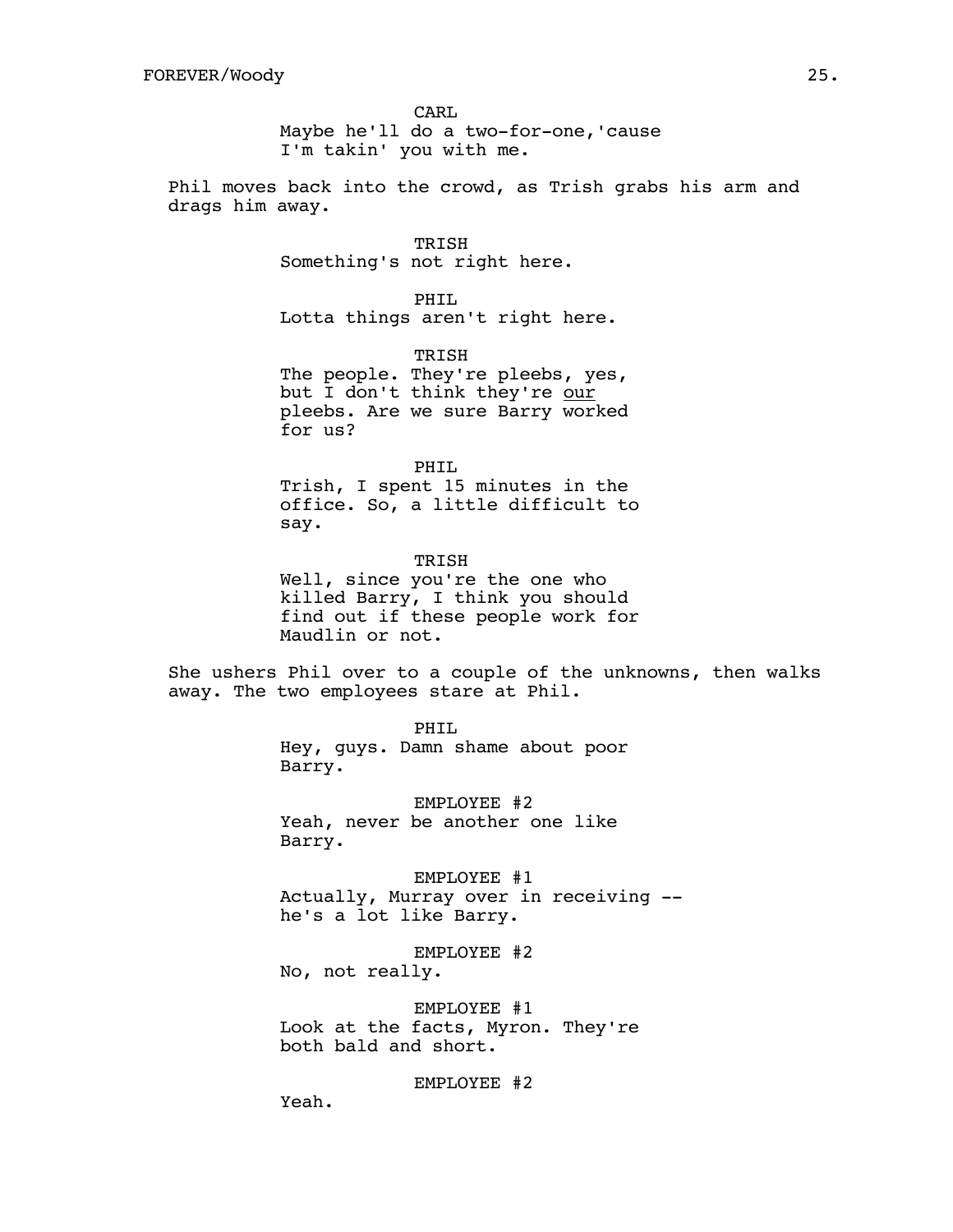EMPLOYEE #1 They both have a lazy eye.

EMPLOYEE #2

Okay.

EMPLOYEE #1 They both live in Reseda.

PHIL

Uh, guys, excuse me.

EMPLOYEE #1

They both got dachshunds with liver problems. Hell, they're practically the same person.

PHIL

Excuse me, guys? I need to ask you a question.

EMPLOYEE #2 Fire away, open book here.

PHIL

The company you work for is what?

# EMPLOYEE #1

Fantastic. They've got a comprehensive health plan and a stationary bike in the lobby.

#### PHIL

Okay, but what's the name of the company? This company?

EMPLOYEE #2

(looks around, then) Well, it's Hillside Memorial. Says so right out front.

### PHIL

No, not the... Okay, lemme try this: What company did Barry work for?

EMPLOYEE #1 Same as us.

# PHIL

(pissed) Are you just... (then) Okay. Who issues your paycheck?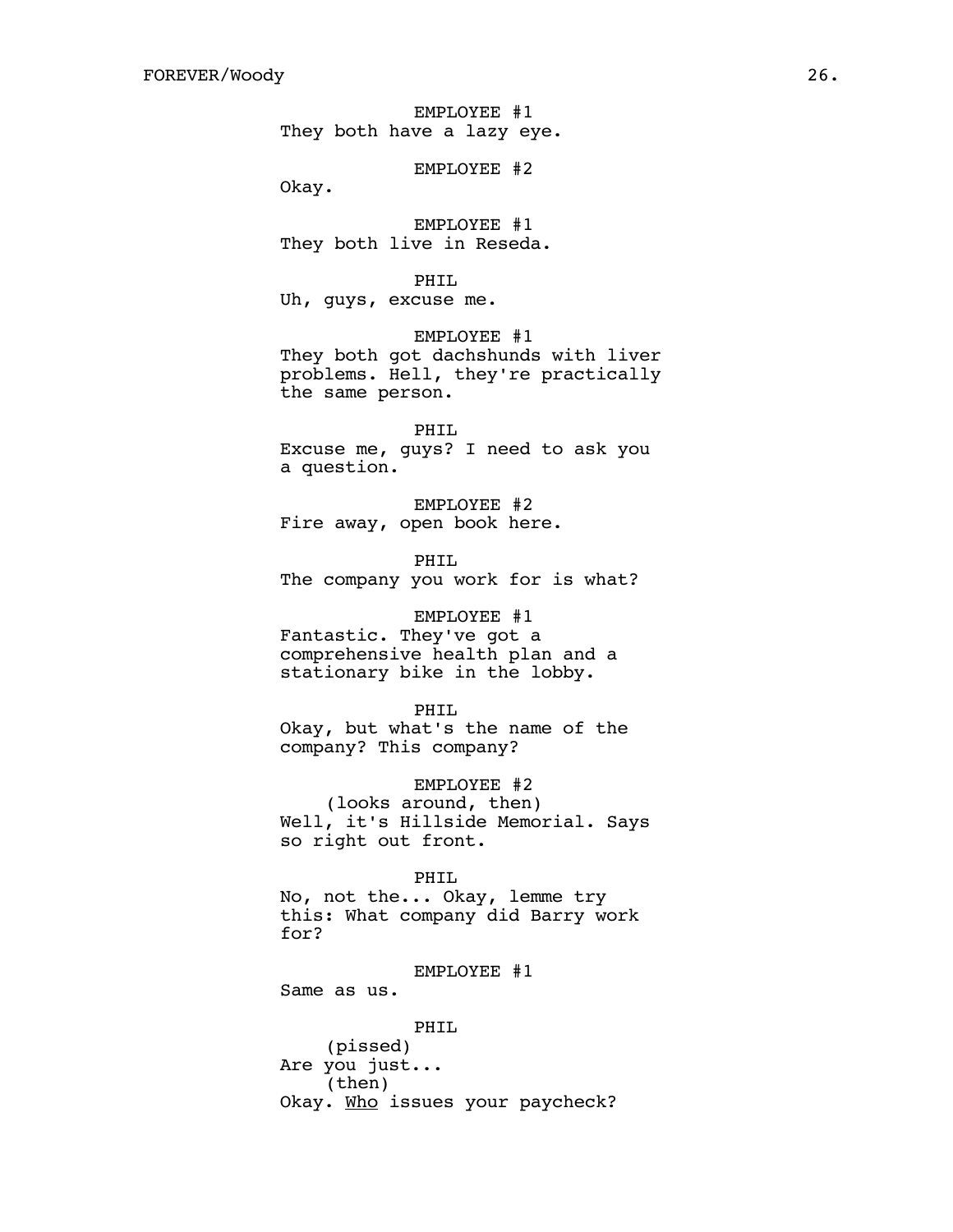EMPLOYEE #2 Little chubby guy in accounting.

PHIL Goddamnit! There's a sign in front of your building. What's it say?

EMPLOYEE #1

"Stop"?

EMPLOYEE #2 There's another one says, "yield."

PHIL You know what! Fine. Cannot thank you enough. Or at all.

Phil moves off, finds Trish.

TRISH

Any luck?

PHIL Maybe if I had a couple of thumbscrews.

**TRISH** Okay, lemme try these guys.

Trish approaches two older men.

TRISH How are you, gentlemen?

MAN Well, we work for Scardino Sheetmetal so what could be bad?

TRISH And Barry... did Barry work for Scardino Sheetmetal?

MAN

Oh sure. He was a cutter. Been with the company 15 years --

Trish has gotten what she wanted, turns and yells.

TRISH Maudlin Spindle Pinion people! Back to work!

And as everyone from Maudlin extricates themselves from the real mourners,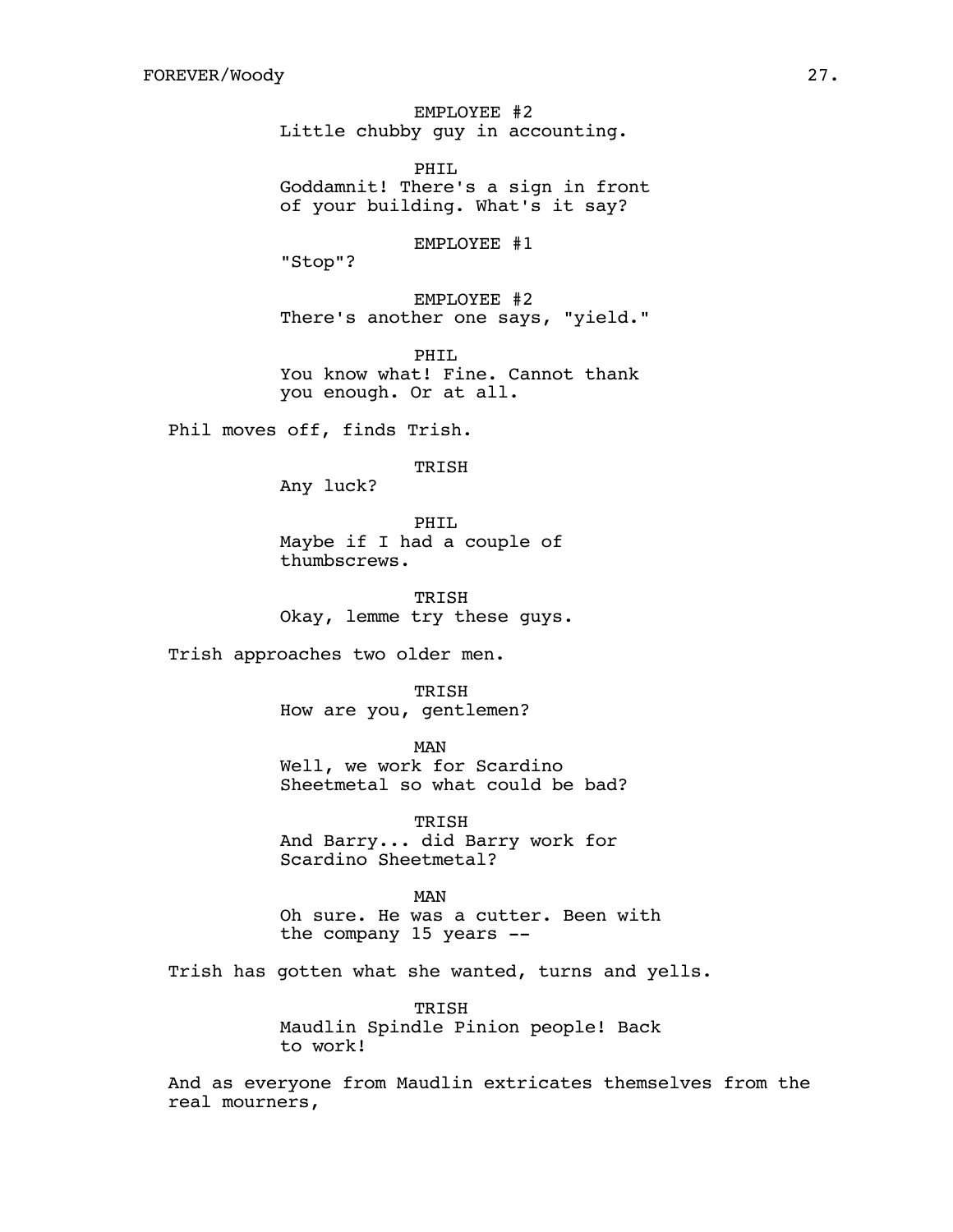### **INT. APARTMENT - NEXT MORNING**

Larry's is in the kitchen looking for something when there's a knock at the door.

### LARRY

Open!

Denise enters.

DENISE Larry, do you have blender?

LARRY Somewhere in the kitchen.

DENISE Don't need it that bad. (then) You're out of bed early.

LARRYS I'm going back to bed, soon as I find my Invisalign.

Phil enters, dressed for work.

DENISE Hi, Phil. You look nice. Nice tie. Here, let me fix it for you.

She moves to straighten his tie.

PHIL Larry, it's your turn to clean the kitchen, like it's been for a week.

Denise tightens the tie very tight, pats the front of it.

DENISE There ya go, Phil. Now you look even more handsome... as if possible. And the super red complexion, hot.

PHIL

(squeaky voice) Thanks, Denise. Not sure if we need to go that tight on the tie. (loosens tie, then) Larry, aren't you late for work?

LARRY My boss said I don't start till six.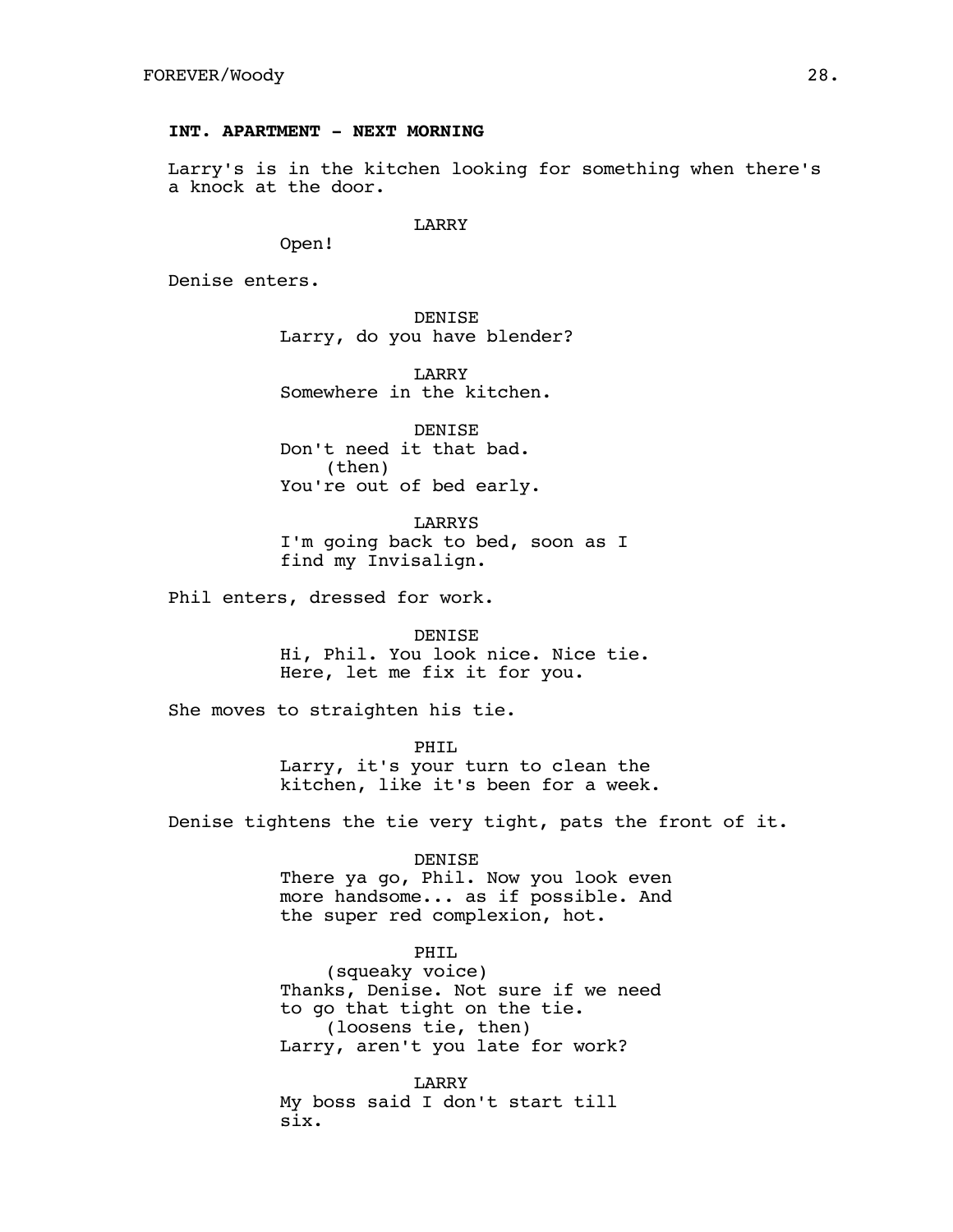PHIL I'm pretty sure he meant six in the morning.

LARRY In the morning? That can't be right. That's not right. That's insane. No, no, I'm gonna have to tell those guys to take a flying heap.

DENISE Actually, it's "leap," not heap.

LARRY

What is?

DENISE You "take a flying leap," not "a flying heap."

LARRY Good God, I feel like a blimbecile.

### **INT. BULLPEN - NEXT DAY**

Everyone is there, business as usual, while Trish is looking over a company financial spreadsheet, the work of an employee.

> TRSH Wow, Beth, I haven't seen work like this in years.

> > BETH

Thank you.

TRISH

Don't thank me. This stinks to high heaven. You said you went to college -- was it just for a lunch?

Phil enters out of breath, approaches Trish.

PHIL

Sorry, I'm late. I don't have a parking space, so I had to park four blocks away. Bad neighborhood. But I made it, ready to work. Well, except I'm at a twenty minute meter, so I can't stay long...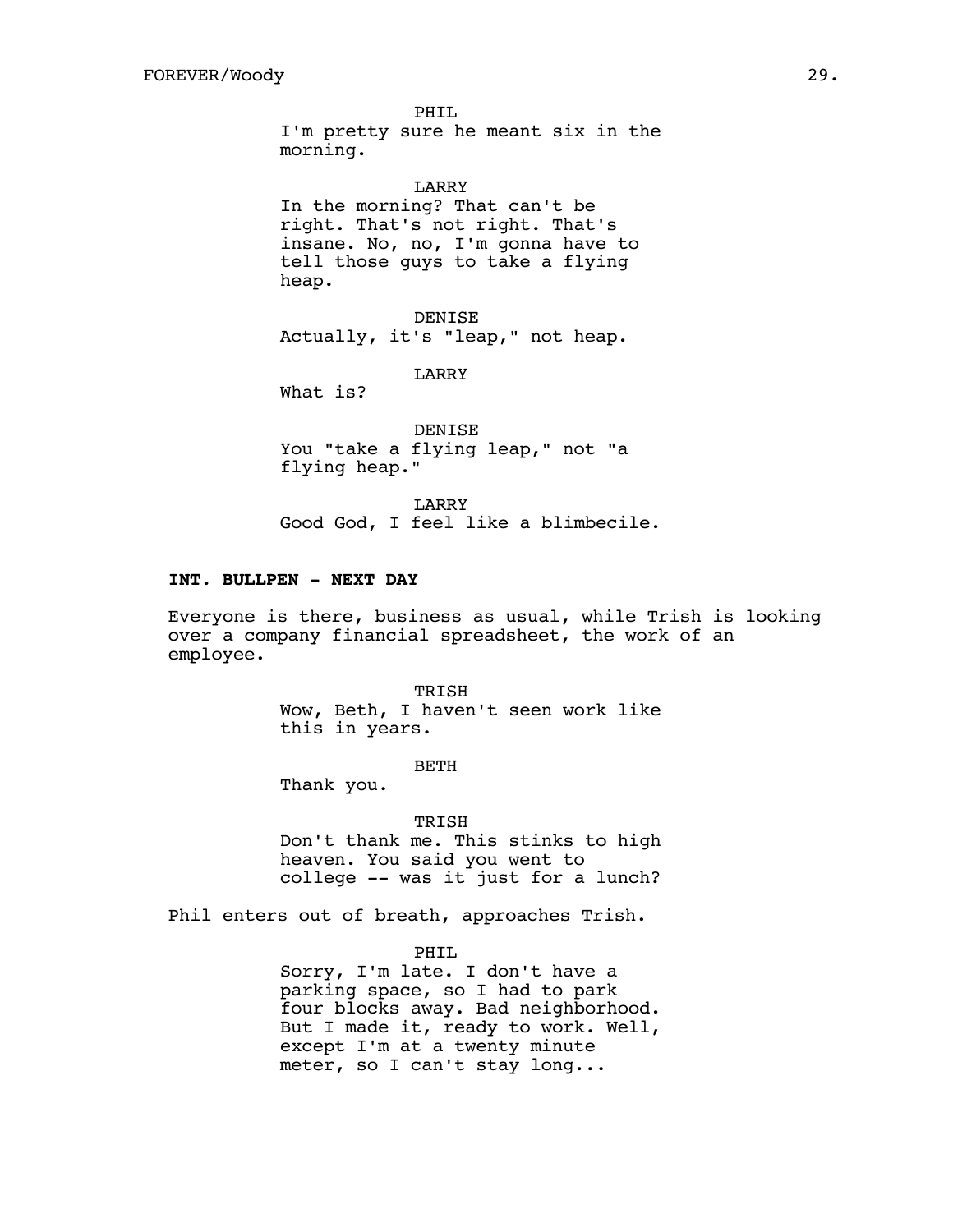TRISH I have something to show you. Come on.

# **INT. OFFICE HALLWAY - A MOMENT LATER**

Trish is almost giddy as she leads Phil to his "new office." She opens the door with a flourish and Phil sees that it's more of a converted supply closet than an office. There are still a couple of shelves with sheaths of paper on them. A desk that almost takes up the entirety of the room.

> PHIL You're kidding, right? This is a joke.

TRISH A joke? No. A joke needs to be funny to be a joke, Phil. That's one of the fundamentals of comedy.

PHIL Well, this is a joke that's not funny.

TRISH Okay, you wouldn't think I'd have to explain this, but if something is not funny, it's unfunny and can't be not unfunny. You understand, right?

PHIL Can we talk about my office? 'Cause it's too small.

TRISH Define small, 'cause I know half a dozen pleebs who'd skin their children to have this office.

PHIL

Well, whoever takes it, they should probably be circus performers?

TRISH I don't get it. Why should they be circus performers?

PHIL A bunch of them could fit in this office.